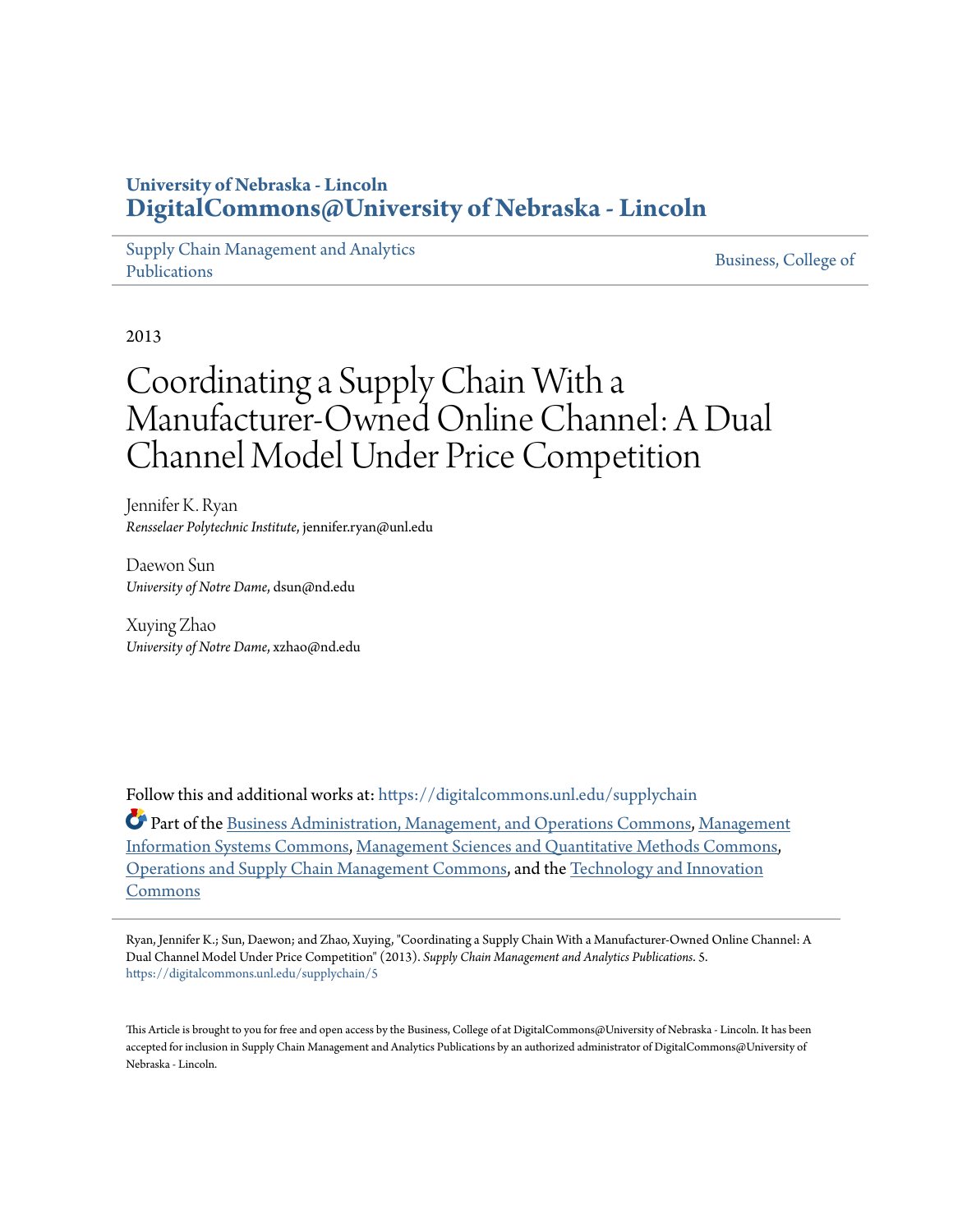# Coordinating a Supply Chain With a Manufacturer-Owned Online Channel: A Dual Channel Model Under Price Competition

Jennifer K. Ryan, Daewon Sun, and Xuying Zhao

*Abstract***—We consider a dual channel supply chain in which a manufacturer sells a single product to end-users through both a traditional retail channel and a manufacturer-owned direct online channel. We adopt a commonly used linear demand substitution model in which the mean demand in each channel is a function of the prices in each channel. We model each channel as a newsvendor problem, with price and order quantity as decision variables. In addition, the manufacturer must choose the wholesale price to charge to the independent retailer. We analyze the optimal decisions for each channel and prove the existence of a unique equilibrium for the system. We compare this equilibrium solution to the solution for an integrated system, in which the manufacturer owns both the online store and the retailer. To enable supply chain coordination, we propose two contract schemes: a modified revenue-sharing contract and gain/loss sharing contract. We show that, in cases where the retail channel has a larger market than the online channel, such contracts enable the manufacturer to maintain price discrimination, selling the products in different channels at different prices. Finally, we perform a comprehensive numerical study to consider the impact of the model parameters on the equilibrium and to demonstrate the performance of the proposed coordination contracts. We conclude that coordination is most critical for products which are highly price sensitive and for systems in which the online and traditional retail channels are not viewed as close substitutes.**

*Index Terms***—Competition, coordination, eBusiness, game theory, newsvendor problem with pricing, online direct channel.**

# I. INTRODUCTION AND MOTIVATION

**T** HIS paper considers competition and coordination in a retail supply chain with dual channels of distribution. A manufacturer distributes his products through both a traditional manufacturer distributes his products through both a traditional (independent) retail channel, e.g., a department store, as well as through a manufacturer-owned direct online channel. The past two decades have seen rapid growth in online channels, for a variety of reasons, including the development of the internet and information technology and the growth of third-party logistics providers [1], [2]. Adding a direct online channel has a number of advantages, such as increasing control over pricing and

J. K. Ryan is with the Rensselaer Polytechnic Institute, Troy, NY 12180 USA (e-mail: ryanj6@rpi.edu).

D. Sun and X. Zhao are with the University of Notre Dame, Notre Dame, IN 46556 USA (e-mail: dsun@nd.edu; xzhao1@nd.edu).

This paper has supplementary downloadable material available at http://ieeexplore.ieee.org.

Digital Object Identifier 10.1109/TEM.2012.2207903

product selection, and enabling the manufacturer to reach a wider segment of customers and to engage in price discrimination. Of course, adding an online channel also has a number of potential disadvantages, including the introduction of competition into the system, which may lead to lower prices and potentially reduced profits for both channels [3]. Understandably, retailers often view manufacturer-owned direct online channels as a competitive threat [2], [4].

While there has been significant previous literature weighing these advantages and disadvantages to consider the question of whether or not it is beneficial for a manufacturer to add a direct online channel, as well as assessing the impact of the dual-channel approach on the retailer, little of this previous literature addresses the obvious next questions: given that the manufacturer has chosen to take a dual-channel approach to distribute his product, how can the system be designed in order to achieve supply-chain coordination? What kinds of mechanisms can be designed to reduce or eliminate channel conflict? Addressing these questions is the primary focus of this paper. Thus, we focus our analysis on systems in which there already exist dual channels of distribution, a traditional retail channel and a manufacturer-owned direct online channel, e.g., HP, Dell, Nike, and Apple. Because we consider a single period setting, our model is particularly appropriate for apparel, publishing, and electronics supply chains. As noted in [2] and [5], apparel manufacturers such as Polo Ralph Lauren, DKNY, and Liz Claiborne distribute their products through both manufacturerowned channels (outlet stores and, more recently, online stores) as well as through major department store chains, such as Macy's and Kohl's.

In this paper, we model the horizontal price competition between the manufacturer-owned direct channel and the traditional retailer, and the vertical competition between the manufacturer and the retailer (e.g., [6]). We seek to understand how the equilibrium behavior of this supply chain will depend on a number of problem parameters. We study the impact of price competition on the profits of each firm and we investigate methods for achieving supply-chain coordination. As detailed in the next section, we believe we are the first to consider the problem of supply-chain coordination for a dual-channel supply chain in which the direct and retail channels compete on price. We do so in a setting in which demand is uncertain and in which both channels must make both price and quantity decisions.

Specifically, we consider a dual-channel supply chain in which demand in each channel is a random variable whose expected value is a function of the prices charged in each

Manuscript received September 21, 2011; revised April 24, 2012; accepted June 21, 2012. Date of publication August 14, 2012; date of current version April 13, 2013. Review of this manuscript was arranged by Department Editor S. (Sri) Talluri.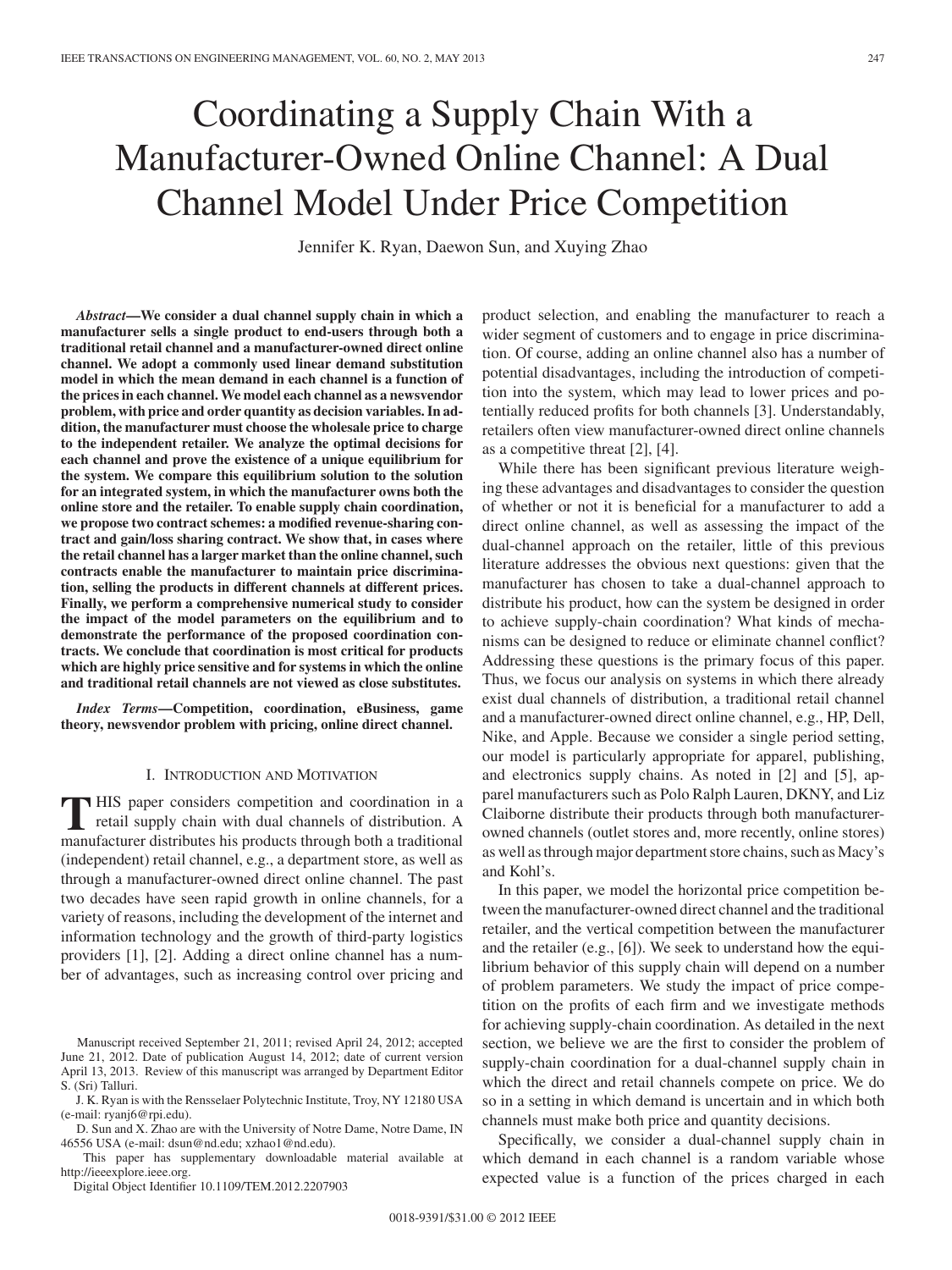channel. Thus, the channels compete on price. In addition, demand in each channel will depend on customers' preferences regarding purchasing online versus in a traditional retail setting. For example, some customers may prefer the convenience and lower search cost associated with the online channel, while other customers may prefer the ability to immediately obtain the product through the retail channel. To reflect this, we adopt a commonly used linear demand substitution model (e.g., [7]–[9]). Given the uncertainty in demand, each channel's decision problem can be formulated as a newsvendor problem in which both price and order quantity are decision variables. In addition, the manufacturer sets the wholesale price.

Our equilibrium analysis is composed of multiple steps. First, for a given wholesale price, we characterize the Nash equilibrium decisions for the system, i.e., we determine the equilibrium price and quantity decisions for each channel and, under certain conditions, prove the existence of a unique equilibrium for the system. Next, we formulate a Stackelberg game to consider the manufacturer's choice of the wholesale price. We then study the equilibrium behavior of the system as a function of the problem parameters. We also compare this equilibrium solution to the solution for an integrated system, in which the manufacturer owns both the direct channel and the retailer. Given the solution to the integrated system, we propose a modified revenue-sharing contract, in which the manufacturer imposes a minimum retail price on the retailer, to enable supply-chain coordination.

In cases where the retail channel has a larger market than the online channel, such a contract enables the manufacturer to maintain a minimum price differential between the retailer and the online store, which helps to achieve price discrimination. In addition, we show that a gain/loss (GL) sharing contract can be used to coordinate the system. Finally, through a comprehensive numerical study, we consider how the equilibrium varies with the key model parameters and demonstrate that the proposed coordination contracts can improve the system's profit by 12.44%, on average, for 1080 problems tested.

The main contribution of this paper is the development of coordination schemes for a dual-channel system under price competition and demand uncertainty. As noted in the next section, while several authors have considered the problem of competition between online and traditional retail channels, to the best of our knowledge, none have considered coordination when the channels compete on price. In addition, we introduce a new modification to the classic revenue-sharing contract, which imposes a minimum retail price.

# II. LITERATURE REVIEW

We next review the literature on competition in supply chains with multiple channels of distribution. While we focus on competition between a manufacturer-owned direct channel and an independent retailer, our research has some similarities to the literature on competition in a single supplier, *n*-retailer supply chain. While much of this literature considers retailers who compete only on inventory (e.g., [10]–[12]), the most relevant papers for our purpose are those in which demand is stochastic

and the locations compete on price (e.g., [13] and [14]), or on both price and inventory (e.g., [9] and [15]).

## *A. Competition Between Direct and Retail Channels*

We next review the literature on dual-channel supply chains in which the manufacturer sells directly to the end-users, either through online sales or through a manufacturer-owned store, as well as through an independent retailer. Unless specifically mentioned (e.g., [2] and [3]), none of these papers considers supply-chain coordination, the primary focus of this paper. The most relevant papers are those that consider dual channels that compete on price; most of these, however, do not consider production/order quantity decisions. For example, Dumrongsiri *et al.* [16] assume that the manufacturer fills direct sales demand on a make-to-order basis and must always fill the retailer's order. Thus, the manufacturer's production quantity is not a decision variable. Chiang *et al.* [1] assume the market share for each channel is a *deterministic* function of the prices and thus there is no quantity decision. Cattani *et al.* [4] also consider a dualchannel model in which the market share is deterministic. Like us, they use a Stackelberg game model with the manufacturer as leader and retailer as follower. Bell *et al.* [17] consider the impact of the introduction of a manufacturer-owned channel on the pricing strategies of the existing retailers under the assumption that demand is a deterministic function of prices and marketing effort.

The aforementioned papers, as well as this paper, all take retail price as a decision variable, and thus, the channels compete on price. Other research on manufacturer–retailer competition in dual-channel supply chains takes price as fixed. Here, the locations may compete on inventory or on other factors such as sales effort. The authors in [3] and [18] seek to coordinate a system in which the channels compete only on inventory. The authors in [2] and [19] consider a manufacturer who sells his product through one of three systems: retailer-only, direct salesonly, or a system with both retail and direct sales. Tsay and Agrawal [2] consider the impact of sales effort, while Hendershott and Zhang [19] consider the impact of search costs. Tsay and Agrawal [2] use their model to study channel coordination mechanisms, including a wholesale pricing scheme and two referral schemes.

#### *B. Supply-Chain Coordination*

In a single-channel supply chain, with one manufacturer and one retailer, operating under a wholesale price contract, it is known that the retailer will order less than the system optimal quantity. When demand is not dependent on retail price, several contract types have been shown to coordinate the supply chain and to arbitrarily divide its profit: buy back [20], revenue sharing [21], quantity flexibility [22], [23], sales rebate [24], [25], and quantity discount [26]. With price-dependent demand, a key question is whether contracts that coordinate the order quantity also coordinate the pricing decision. It is known that buy back, quantity flexibility, and sales-rebate contracts do not coordinate in this setting, while revenue sharing and quantity discount contracts achieve coordination under certain conditions [27].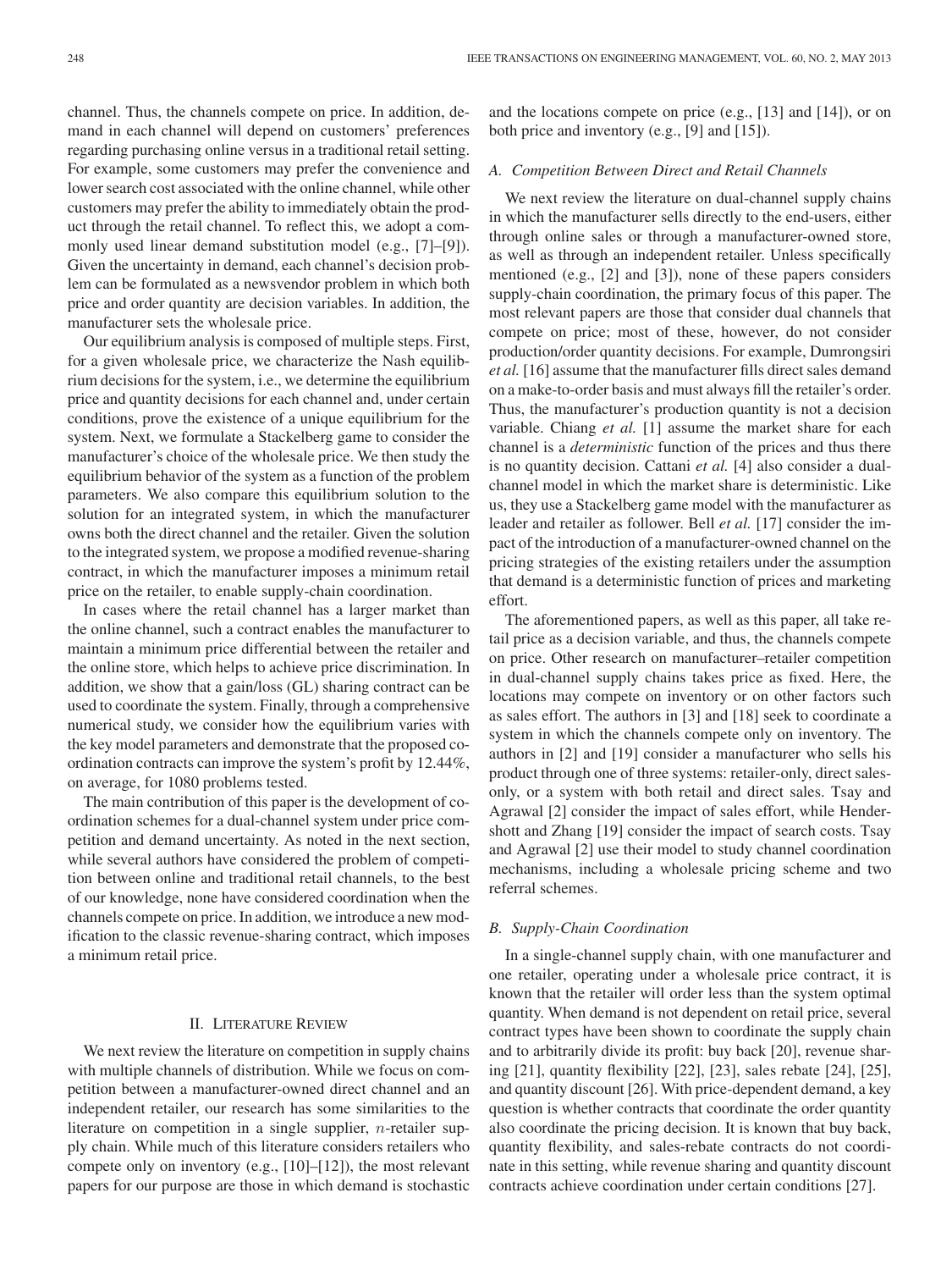A second segment of this literature considers coordination with multiple retailers. Research in this area includes a buyback contract to coordinate newsvendors who compete on both price and inventory [9], a wholesale price contract to coordinate retailers who compete only on inventory [28], a revenue-sharing contract to coordinate retailers who compete on quantity [21], and coordinating retailers who compete on price [14]. Cachon [29] provides a review of this literature.

One of the coordination contracts considered in this paper is the revenue-sharing contract. Numerous authors have considered this type of contract (e.g., [30]–[32]). We also consider a GL sharing contract, which is commonly observed in practice, although there are very few papers studying contracts of this form (e.g., [33]–[35]). In some industries, GL sharing contracts are referred to as profit-sharing contracts. Weinstein [36] examines profit-sharing contracts in the motion picture industry. In the supply-chain literature, Wang and Webster [5] investigate the GL sharing contract in a decentralized supply chain including one manufacturer and one loss-averse retailer. They show that such a contract can coordinate the supply chain under certain conditions.

A final segment of the literature considers a manufacturer who owns a direct sales channel, which competes with a traditional retail channel. Here, the supply chain experiences both vertical (between manufacturer and retailer) and horizontal (between direct channel and traditional retail channel) competition. Coordination in this setting has received little attention. Boyaci [3] shows that if the selling prices are fixed, the price-only, buy-back, rebate, and revenue-sharing contracts cannot coordinate the supply chain. Boyaci proposes a new type of contract, the compensation-commission contract, which can coordinate the system. Tsay and Agrawal [2] also consider this context, but assume deterministic demand (which is influenced by sales effort) and fixed prices. If the selling prices are decision variables and demands are price dependent, then coordination is challenging because it requires the price and inventory decisions in each channel to be system-optimal. Coordination in this environment, in which the supply chain experiences both horizontal and vertical competition, and in which the decision-makers must make both pricing and quantity decisions, is the focus of this paper. To the best of our knowledge, we are the first to study this problem, and the first to provide contracts which can coordinate the system and arbitrarily allocate profits between the manufacturer and retailer.

# III. MODEL FORMULATION AND ANALYSIS: DETERMINISTIC DEMAND

We consider a supply chain consisting of a manufacturer (he), which we denote with the subscript  $M$ , who distributes his product through two channels: an independently owned and operated retailer (she), which we denote with the subscript  $R$ , and a manufacturer-owned online store, which we denote with the subscript O. Demand through each channel is dependent on the prices charged in both channels. Each channel must make both pricing and quantity decisions, while the manufacturer also sets the wholesale price charged to the retailer.

Since our goal is to investigate the impact of manufacturerowned online stores in a competitive market environment, our demand model must adequately reflect the substitutability of the two channels. Thus, we adopt a typical linear demand substitution model. If we let  $D_R(p_R, p_O)$  ( $D_O(p_R, p_O)$ ) denote the total market demand seen by the retailer (online store) given the prices charged by the retailer  $p_R$  and the online store  $p_Q$ , we can write

$$
D_R(p_R, p_O) = \delta_R - \alpha_R \cdot p_R + \beta_R \cdot p_O \tag{1}
$$

$$
D_O(p_R, p_O) = \delta_O - \alpha_O \cdot p_O + \beta_O \cdot p_R. \tag{2}
$$

The parameters  $\alpha_i$  and  $\beta_i$ ,  $i \in \{R, O\}$ , represent the own-price and cross-price sensitivities of demand. Generally, one would expect the retail demand to be more sensitive to the retail price than to the online price. Similarly, the online demand would be more sensitive to the online price than to the retail price. This would imply  $\alpha_R > \beta_R$  and  $\alpha_O > \beta_O$ . Also,  $\delta_i$  represents the base market size and captures the customers' base utility gained from purchasing through channel *i*. The parameter  $\beta_i$  captures the substitutability between the two channels, i.e., higher values of  $\beta_i$  imply that the channels are viewed as closer substitutes. Thus,  $\delta_i$  and  $\beta_i$  will depend on the customers' preferences regarding purchasing online versus in a traditional retail setting. For example, some customers may prefer the convenience and lower search cost associated with the online channel, while other customers may prefer the ability to immediately obtain the product through the retail channel. The value of  $\beta_i$ , in particular, will reflect this tradeoff.

We now outline the sequence of events for our model and define some additional notation.

- 1) Prior to the start of the selling season, the manufacturer sets the wholesale price  $c_R$  charged to the retailer.
- 2) The retailer sets the retail price  $p<sub>R</sub>$  and orders  $Q<sub>R</sub>$  from the manufacturer at the wholesale price of  $c_R$  per unit.
- 3) At the same time, the manufacturer sets the online store price  $p<sub>O</sub>$  and chooses a production quantity to be shipped to the online store  $Q_O$ .
- 4) The manufacturer produces  $Q_M = Q_R + Q_O$ , with unit production cost of  $c_M$ . We assume unlimited capacity at the manufacturer. Thus, the manufacturer is always able to produce the full quantity  $Q_M$  in time for the start of the selling season.
- 5) End-user demands occur simultaneously at the retailer and the online store.

We first derive the best response function for the retailer given the price for the manufacturer, i.e., we characterize the optimal  $p_R$  for a given value of  $p_O$ . Since, given the prices, demand is known with certainty, the retailer will choose to order a quantity  $Q_R$  just equal to demand. Thus, given  $p_Q$ , the expected profit for the retailer  $\Pi_R$  is  $\Pi_R(p_R | p_O) = (p_R$  $c_R$ ) $Q_R$ , and the retailer will choose  $p_R$  to maximize  $\Pi_R(p_R|p_O)$ subject to  $Q_R = \delta_R - \alpha_R \cdot p_R + \beta_R \cdot p_O$ . It is easy to show that  $\Pi_R(p_R | p_O)$  is concave in  $p_R$  and that the optimal retail price is  $p_R(p_O) = \frac{\delta_R + \alpha_R c_R + \beta_R p_O}{2\alpha_R}.$ 

We next characterize the manufacturer's best response function given the retailer's price, taking the wholesale price as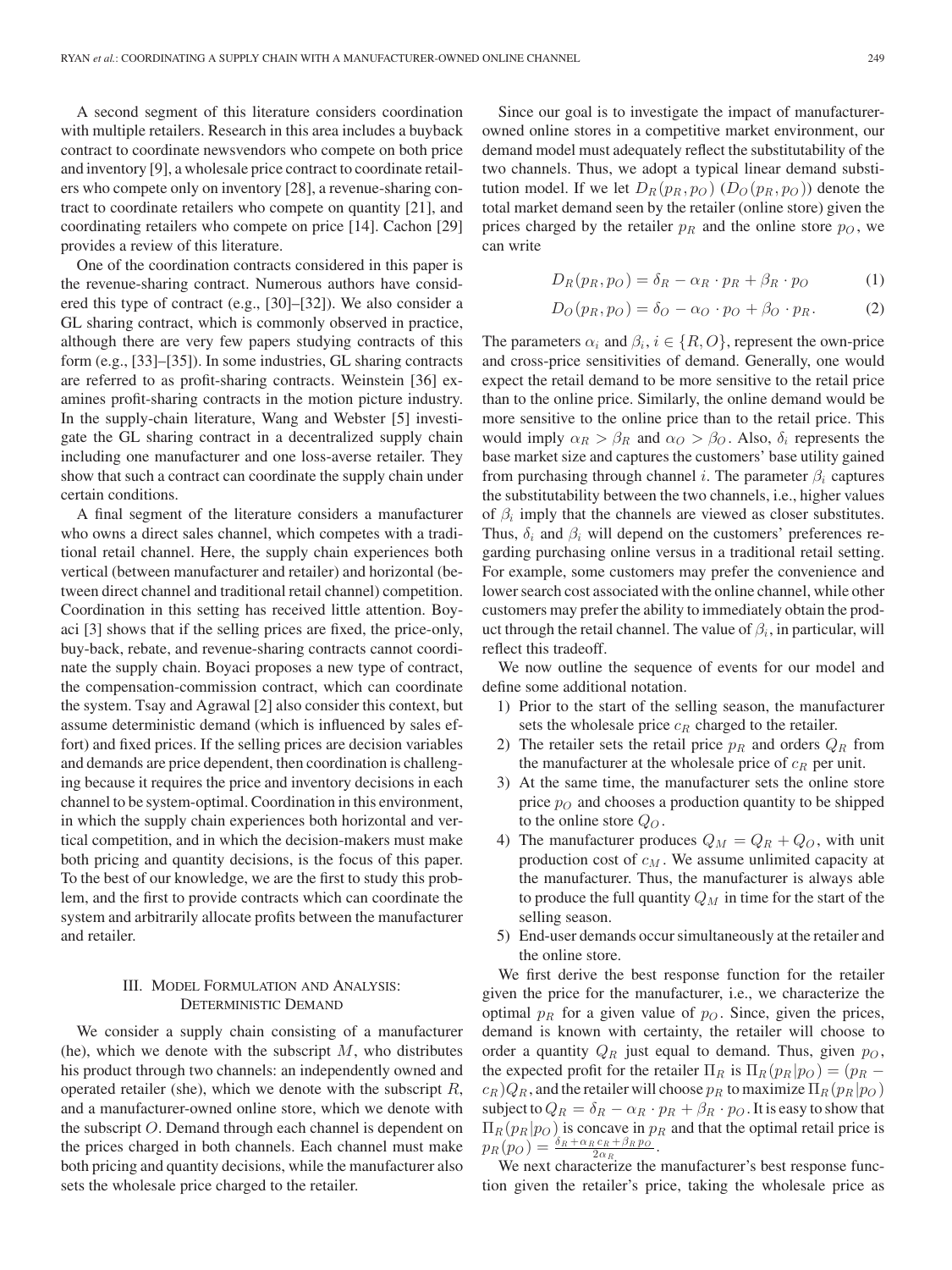fixed. Later, we will consider how the manufacturer chooses the optimal wholesale price. Since, given the prices, demand is known with certainty, the retailer will choose to order a quantity  $Q_R$  just equal to demand. Thus, given  $p_R$ , we can write the expected profit for the manufacturer  $\Pi_M$  as  $\Pi_M(p_O|p_R) = (p_O - c_M)Q_O + (c_R - c_M)Q_R$ , and the manufacturer will choose  $p_O$  to maximize  $\Pi_M(p_O | p_R)$  subject to  $Q_O = \delta_O - \alpha_O \cdot p_O + \beta_O \cdot p_R$ . It is easy to show that  $\Pi_M(p_O | p_R)$  is concave in  $p_O$  and that the optimal retail prices is  $p_R^*(p_O) = \frac{\delta_O + \alpha_O c_M + \beta_O p_R + (c_R - c_M)\beta_R}{2\alpha_O}$ . We next note that, since both profit functions are strictly concave in price, for a given wholesale price  $c_R$ , a unique equilibrium exists for the game between the retailer and manufacturer. Thus, the equilibrium prices can be found at the intersection of the best response functions, and can be written as follows:

$$
p_R^* = \left(\frac{\beta_R}{4\alpha_O \alpha_R - \beta_O \beta_R}\right) [\delta_O + \alpha_O c_M + (c_R - c_M)\beta_R]
$$

$$
+ \left(\frac{2\alpha_O}{4\alpha_O \alpha_R - \beta_O \beta_R}\right) [\delta_R + \alpha_R c_R]
$$
(3)  

$$
p_O^* = \left(\frac{\beta_O}{4\alpha_O \alpha_R - \beta_O \beta_R}\right) [\delta_R + \alpha_R c_R]
$$

$$
+ \left(\frac{2\alpha_R}{4\alpha_O \alpha_R - \beta_O \beta_R}\right) [\delta_O + \alpha_O c_M + (c_R - c_M)\beta_R].
$$
(4)

Notice that in order to have  $p_R^* \geq 0$  and  $p_O^* \geq 0$ , we require  $4\alpha_0 \alpha_R - \beta_0 \beta_R > 0$ . This condition will be satisfied if  $\alpha_R >$  $\beta_R$  and  $\alpha_O > \beta_O$ , i.e., if the retail demand is more sensitive to the retail price than to the online price and, similarly, if the online demand is more sensitive to the online price than to the retail price.

We next consider how the manufacturer will set the wholesale price for the retailer. To answer this question, we consider a Stackelberg game between the manufacturer and retailer. In this game, the manufacturer sets the wholesale price taking into consideration the equilibrium prices, i.e., we are interested in the value of  $c_R$  that maximizes the manufacturer's profits, given  $p_R^*$  and  $p_O^*$ . By checking the second-order conditions, it is easy to show that the manufacturer's profits will be concave in  $c_R$ , and thus, there will exist a unique optimal  $c_R$ , as long as  $\alpha_i > \beta_i$ and  $\alpha_i > \beta_i$  for all  $i \in \{R, O\}$  and  $i \in \{R, O\}$ . Unfortunately, while we can obtain a closed-form expression for the optimal  $c_R$ (see the online Supplementary Material), the exact expression is quite complex. However, if we consider a symmetric setting with  $\delta_R = \delta_Q = \delta$ ,  $\alpha_R = \alpha_Q = \alpha$ , and  $\beta_R = \beta_Q = \beta$ , we can simplify the expression for the optimal  $c_R$  to the following:

$$
c_R^* = \frac{(8\alpha^3 + \beta^3)\delta + (\alpha - \beta)(8\alpha^3 + 2\alpha\beta - \beta^3)c_M}{2\alpha(\alpha - \beta)(8\alpha^2 + \beta^2)}.
$$
 (5)

We next present sensitivity analysis for this symmetric model with deterministic demand.

*Theorem 1:* Suppose  $\delta_R = \delta_Q = \delta$ ,  $\alpha_R = \alpha_Q = \alpha$ , and  $\beta_R =$  $\beta_O = \beta$ . Then, if  $\alpha > \beta$ :

1)  $Q_R$  is decreasing in  $p_R$  and increasing in  $p_Q$ . Similarly,  $Q_Q$ is decreasing in  $p<sub>O</sub>$  and increasing in  $p<sub>R</sub>$ . 2) The equilibriums  $Q_R$  and  $Q_O$  are increasing in  $\beta$  and decreasing in  $\alpha$ . 3) The equilibrium  $p_R$  is increasing in  $\beta$  and decreasing in  $\alpha$ . 4) The equilibrium  $c_R$  is increasing in  $c_M$ . 5) The equilibrium  $\Pi_R$ increases in  $\beta$  and decreases in  $\alpha$ .

All proofs are provided in the online Supplement Material. The proof of Theorem 1 contains expressions for the equilibrium prices, order quantities, and profits. The condition  $\alpha > \beta$ implies that each channels' demand is more sensitive to its own price than to the other channel's price.

The results of Theorem 1 are intuitive. Point 1 says that the optimal order quantity in each channel is decreasing in its own price, but increasing in the other channel's price. Point 2 says that the equilibrium order quantity in each channel is decreasing in its own-price sensitivity and increasing in the competitorprice sensitivity. Point 3 says that the equilibrium retail price is decreasing in its own-price sensitivity and increasing in the competitor-price sensitivity. Point 4 says that the equilibrium wholesale price charged to the retailer is increasing in the manufacturer's unit production costs. Point 5 says that the retailer's equilibrium profit is decreasing in its own-price sensitivity and increasing in the competitor-price sensitivity.

Finally, we consider how this system can be coordinated, i.e., we consider the type of contract that can make the decentralized system perform as well as an integrated system, in which the manufacturer owns both the retailer and the online channel. For this deterministic model, it is straightforward to see that a profitsharing contract can coordinate the system. In such a contract, the manufacturer sets the wholesale price at  $c_R = c_M$ . Then, at the end of the selling season, the retailer keeps  $\phi$  percent of the total system profit, while the manufacturer receives  $1 - \phi$ percent of the total system profit. Given that coordination can be achieved for our deterministic model, we have the following result.

*Theorem 2:* Suppose  $\delta_R = \delta_O = \delta$ ,  $\alpha_R = \alpha_O = \alpha$ , and  $\beta_R =$  $\beta$ <sub>O</sub> =  $\beta$ . Then, the retail and online prices in the coordinated (integrated) system are lower than the equilibrium retail and online prices in the decentralized system.

Theorem 2 indicates that coordination not only improves the overall system profit, but also makes the consumer better off by lowering the prices on both channels.

Finally, we note that a profit-sharing contract will require both parties to honestly share cost and profit information, which may create difficulties in implementation. In addition, when demand is stochastic, as in the next section, coordination is more difficult. However, we propose two contracts that coordinate the system and that are relatively easy to implement in practice.

# IV. MODEL FORMULATION AND ANALYSIS: STOCHASTIC DEMAND

We next extend the model considered in Section III to the case of uncertain demand so that we may use the model to capture the critical tradeoff between overstocking and understocking. To do so, we will use an additive model of uncertainty (see, e.g., [37]) and thus our demand functions can be rewritten as follows: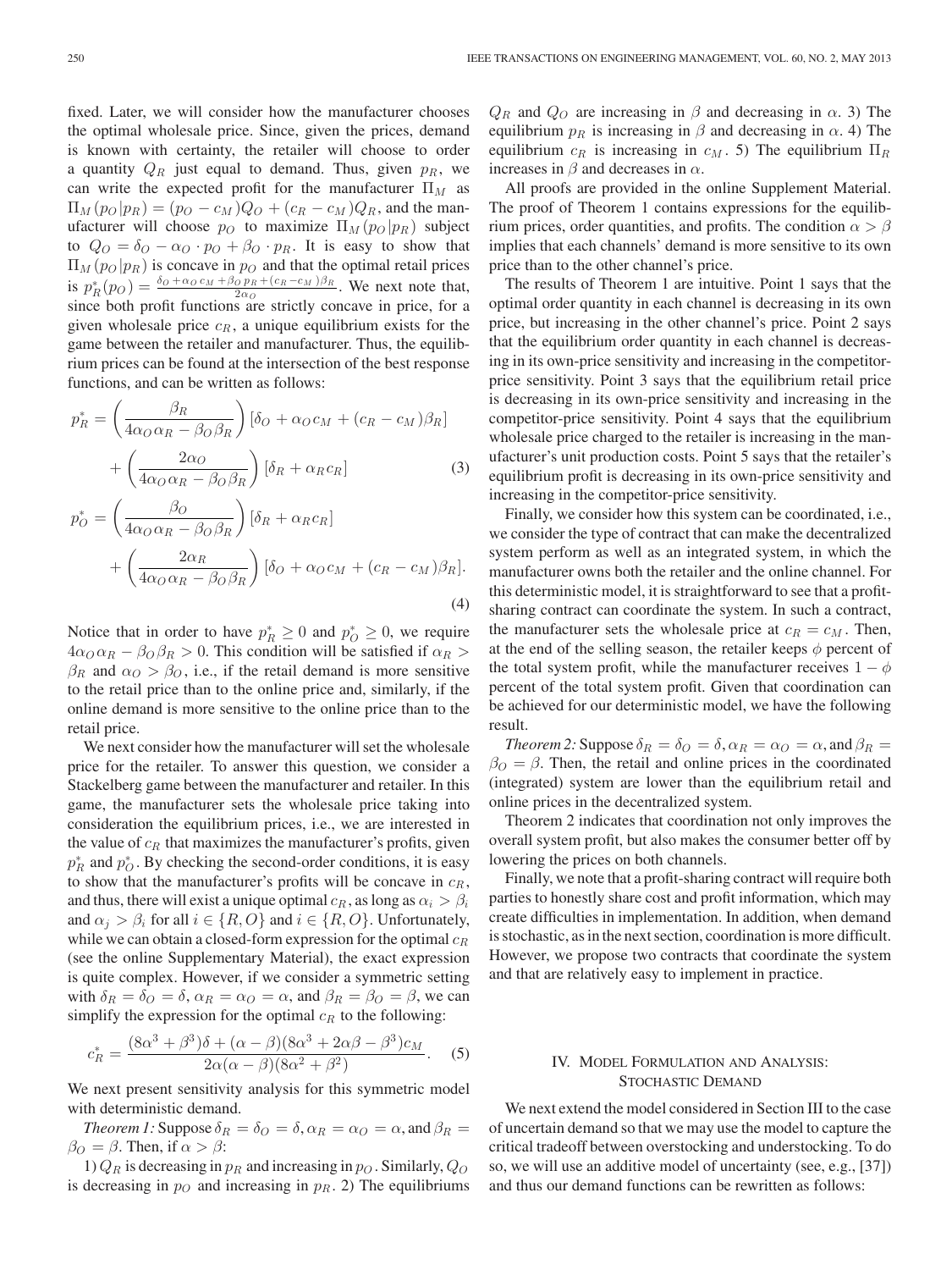$$
D_R(p_R, p_O) = \delta_R - \alpha_R \cdot p_R + \beta_R \cdot p_O + \epsilon_R \tag{6}
$$

$$
D_O(p_R, p_O) = \delta_O - \alpha_O \cdot p_O + \beta_O \cdot p_R + \epsilon_O \tag{7}
$$

where  $\epsilon_i$ ,  $i \in \{R, O\}$ , is a random variable defined on the range  $[A_i, B_i]$ . We let  $f_i(\cdot)$  and  $F_i(\cdot)$  denote the probability density function and cumulative distribution function of  $\epsilon_i$ , with mean  $\mu_i$  and standard deviation  $\sigma_i$ . To ensure that, for all values of  $p_i$ , there exists some range of  $p_i$  for which  $D_i(p_i, p_j) > 0$ , we require  $A_i > -\delta_i$ , for all  $i \in \{R, O\}$ .

The sequence of events in this model is identical to that in Section III, with the additional assumption that, at the end of the selling season, any excess inventory is salvaged with values  $v_R$  and  $v_Q$  per unit at the retailer and online store, respectively. In addition, as noted previously, like much of the literature on supply-chain coordination, we assume a single-period newsvendor setting, and thus, our model will be most applicable for products with a short life cycle. Finally, to simplify the analysis, it is useful to write  $Q_R = \delta_R - \alpha_R p_R + \beta_R p_O + z_R$ and  $Q_O = \delta_O - \alpha_O p_O + \beta_O p_R + z_O$ , where  $z_i$  represents the amount of safety stock held at location  $i, i \in \{R, O\}$ . With this reformulation, the decision variables for each player are  $(z_i, p_i)$ ,  $i \in \{R, O\}.$ 

### *A. Retailer's Best Response Function*

We first derive the best response function for the retailer, i.e., we characterize the optimal  $p_R$  and  $z_R$  for given values of  $p_Q$ and  $z<sub>O</sub>$ . We can write the expected profit for the retailer  $\Pi_R$  as

$$
\Pi_R(p_R, Q_R | p_O, z_O) = E(-c_R Q_R + p_R \min[D_R, Q_R]
$$

$$
+ v_R \max[Q_R - D_R, 0]).
$$

We can now apply the results obtained by Petruzzi and Dada [37], henceforth denoted as P&D. Specifically, our problem is the same as P&D, Section 1.1, but with the following notation:  $h = -v_R$ ,  $s = 0$ ,  $\mu = \mu_R$ ,  $a = \delta_R + \beta_R p_O$ ,  $b =$  $\alpha_R$ ,  $c = c_R$ ,  $A = A_R$ , and  $B = B_R$ . Thus, Lemma 1 and Theorem 1 in P&D apply and we can write the optimal  $p_R$  given  $z_R$ and  $p<sub>O</sub>$  as follows:

$$
p_R^*(z_R|p_O) = p_R^0(p_O) - \frac{\Theta_R(z_R)}{2\alpha_R}
$$
 (8)

where  $\Theta_R(z_R) = \int_{z_R}^{B_R} (\epsilon_R - z_R) f_R(\epsilon_R) d\epsilon_R$  and  $p_R^0(p_O) =$  $\frac{\delta_R + \alpha_R c_R + \beta_R p_O + \mu_R}{2\alpha_R}$  is the optimal riskless price, which depends on the price charged by the online channel. Notice that this optimal price for the retailer depends only on the price at the online store, not on the order quantity.

We can plug  $p_R^*(z_R | p_O)$  back into the profit function to get the profit as a function of just  $z_R$ , i.e., we can convert the retailer's 2-D strategy space into a single dimension, which will simplify our analysis. We apply Theorem 1 in P&D, which provides conditions under which there is a unique solution to the firstorder condition for  $z_R$ .

1)  $F_R(\cdot)$  should satisfy the following:  $2r_R(z_R)^2 +$  $\frac{dr_R(z_R)}{dz_R} > 0$  for all  $A_R \le z_R < B_R$ , where  $r_R(z_R) = \frac{f_R(z_R)}{1 - F_R(z_R)}$  is the hazard rate. 2) The demand and cost parameters must satisfy:  $\delta_R$  +  $\beta_R p_O - \alpha_R c_R + A_R > 0.$ 

The first condition will be satisfied for a variety of distributions, including the normal and log-normal. For the second condition, notice that, for any reasonable  $p_R$  and  $p_O$ , we should require  $D_R \geq 0$ . This implies that  $\delta_R$  +  $\beta_R p_O - \alpha_R p_R + A_R > 0$ . We also require  $p_R > c_R$ . Thus, we can safely assume that  $\delta_R - \alpha_R c_R + \beta_R p_O + A_R > \delta_R$  –  $\alpha_R p_R + \beta_R p_O + A_R \geq 0$ , and under reasonable conditions, the second condition should hold.

Finally, from Theorem 1 in P&D, we have the first-order condition for  $z_R$ 

$$
\frac{\partial \Pi_R}{\partial z_R} = -(c_R - v_R) + \left( p_R^0(p_O) - v_R - \frac{\Theta_R(z_R)}{2\alpha_R} \right)
$$
  
 
$$
\times (1 - F_R(z_R)) = 0.
$$
 (9)

Let  $z_R^*(p_O)$  denote the value of  $z_R$  that satisfies this condition for a given  $p_O$ . Given  $z_R^*(p_O)$ , the retailer's order quantity can be written as  $Q_R^* = \delta_R - \alpha_R p_R^*(z_O) + \beta_R p_O + z_R^*(p_O)$ .

# *B. Manufacturer's Best Response Function*

We will first analyze the manufacturer's problem taking the wholesale price as fixed and deriving the best response function for the manufacturer given the price and order quantity for the retailer, i.e., we characterize the optimal  $p<sub>O</sub>$  and  $z<sub>O</sub>$  for given values of  $p_R$  and  $z_R$ . To do so, we can write the expected profits for the manufacturer  $\Pi_M$ , given  $p_R$  and  $z_R$ , as follows:

$$
\Pi_M(p_O, Q_O | p_R, z_R) = E(c_R Q_R - c_M Q_M
$$

$$
+ p_O \min[D_O, Q_O] + v_O \max[Q_O - D_O, 0])
$$

where  $Q_M = Q_O + Q_R$ . Although the manufacturer's profit has additional terms to capture manufacturing costs and revenue from the retailer, its form is the same as the retailer's profit. Thus, we have the following optimal online price as a function of  $z<sub>O</sub>$ and  $p_R$ :

$$
p_O^*(z_O|p_R) = p_O^0(p_R) - \frac{\Theta_O(z_O)}{2\alpha_O}
$$
 (10)

where  $\Theta_O(z_O) = \int_{z_O}^{B_O} (\epsilon_O - z_O) f_O(\epsilon_O) d\epsilon_O$  and  $p_O^0(p_R) =$  $\frac{\delta_0 + \alpha_0 c_M + \beta_0 p_R + (c_R - c_M)\beta_R + \mu_0}{2\alpha_0}$  is the optimal riskless price. Finally, the first-order conditions for  $z<sub>O</sub>$  are

$$
\frac{\partial \Pi_M}{\partial z_O} = -(c_M - v_O) + \left( p_O^0(p_R) - v_O - \frac{\Theta_O(z_O)}{2\alpha_O} \right)
$$

$$
\times (1 - F_O(z_O)) = 0.
$$
 (11)

Let  $z_O^*(p_R)$  denote the value of  $z_O$  that satisfies this condition for a given  $p_R$ . Given  $z_O^*(p_R)$ , the retailer's order quantity can be written as  $Q_O^* = \delta_O - \alpha_O p_O^*(p_R) + \beta_O p_R + z_O^*(p_R)$ . The conditions needed to guarantee that there is a unique solution to the first-order condition for  $z<sub>O</sub>$  are analogous to those for the retailer and are not repeated here.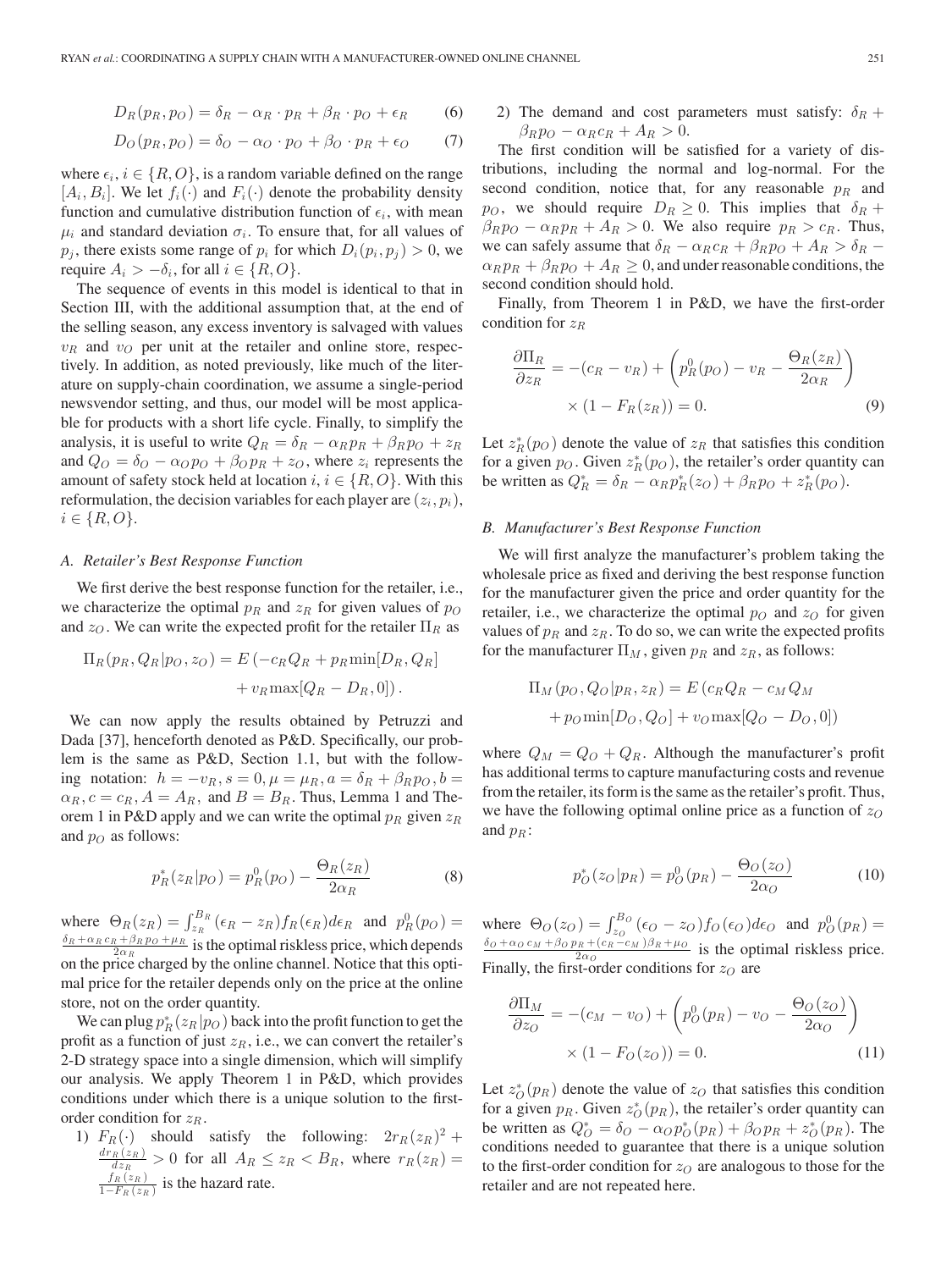## *C. Equilibrium Analysis*

We next show that, for a given wholesale price  $c_R$ , the game between the retailer and manufacturer is supermodular and thus an equilibrium exists. In addition, under certain conditions, this equilibrium is unique. We start by noting that any equilibrium must satisfy the first-order conditions, which define the players' best response functions, specified in  $(8)$ – $(11)$ . Next, using  $(8)$ and (10), we can jointly solve for the prices for any given values of  $z_R$  and  $z_O$ 

$$
p_R^*(z_O, z_R) = \left(\frac{\beta_R}{4\alpha_O \alpha_R - \beta_O \beta_R}\right) [\delta_O + \alpha_O c_M + \mu_O + (c_R - c_M)\beta_R - \Theta_O(z_O)] + \left(\frac{2\alpha_O}{4\alpha_O \alpha_R - \beta_O \beta_R}\right) \times [\delta_R + \alpha_R c_R + \mu_R - \Theta_R(z_R)]
$$
(12)

$$
p_O^*(z_O, z_R) = \left(\frac{\beta_O}{4\alpha_O \alpha_R - \beta_O \beta_R}\right)
$$
  
 
$$
\times [\delta_R + \alpha_R c_R + \mu_R - \Theta_R(z_R)]
$$
  
 
$$
+ \left(\frac{2\alpha_R}{4\alpha_O \alpha_R - \beta_O \beta_R}\right) [\delta_O + \alpha_O c_M + \mu_O
$$
  
 
$$
+ (c_R - c_M)\beta_R - \Theta_O(z_O)]. \tag{13}
$$

Given the game defined by  $(9)$  and  $(11)$ – $(13)$ , we can now prove the following result.

*Theorem 3:* If  $4\alpha_O \alpha_R - \beta_O \beta_R > 0$ , then the game between the retailer and manufacturer is a supermodular game. Thus, there exists at least one equilibrium.

The proof of Theorem 3 shows that the profit functions have increasing differences in  $z_R$  and  $z_O$ , i.e., satisfy  $\frac{\partial^2 \Pi_i}{\partial z_R \partial z_O} \geq 0$ , for  $i \in \{R, O\}$  [38]. This result implies that the decision variables are complements, i.e., an increase in  $z<sub>O</sub>$  will cause the retailer to want to increase (or not decrease)  $z_R$ . The condition  $4\alpha_O \alpha_R$  –  $\beta_O \beta_R > 0$  will be satisfied if  $\alpha_R > \beta_R$  and  $\alpha_O > \beta_O$ , which, as discussed in Section III, is likely to hold. We next demonstrate that, under certain conditions, the equilibrium will be unique.

*Theorem 4:* A unique Nash equilibrium exists under the following conditions:

1)  $4\alpha_O \alpha_R - \beta_O \beta_R > 0$ ,  $c_R > v_R$ , and  $c_M > v_O$ ; 2)  $2r_i(z_i)^2 + \frac{dr_i(z_i)}{dz_i} > 0, i \in \{R, O\};$ 3)  $\delta_i - \alpha_i c_i + A_i > 0, i \in \{R, O\}.$ 

While the condition in Theorem 3 guarantees the existence of an equilibrium, the additional conditions in Theorem 4 guarantee that the equilibrium will be unique. If these conditions are not satisfied, the profit functions  $\Pi_R$  and  $\Pi_M$  may not be unimodal, and thus there could potentially be multiple equilibria. In that case, it becomes difficult to make specific predictions regarding the behavior of the system equilibrium in practice.

Finally, we can show the following properties of the equilibrium solution.

*Theorem 5:* Under the conditions specified in Theorem 4: 1)  $z_R^*$  is nonincreasing in  $c_R$ , while  $z_O^*$  is nondecreasing in  $c_R$ ; 2)  $z_R^*$  is nondecreasing in  $v_R$ ; and 3)  $z_O^*$  is nonincreasing in  $c_M$ .

The first result indicates that safety stock at the retailer (online store) decreases (increases) as the wholesale price increases. The second result says that, as expected, as the salvage value increases, the retailer's safety stock will increase. The third result also confirms our intuition that the online store's safety stock decreases as the production cost increases.

### *D. Setting the Wholesale Price*

We next consider a Stackelberg game between the manufacturer and retailer to characterize the equilibrium wholesale price. Thus, we are interested in the value of  $c_R$  that maximizes the manufacturers profits, given the equilibrium price and order quantities,  $p_R^*, Q_R^*, p_O^*, Q_O^*$ . We start by proving the existence of a Stackelberg equilibrium:

*Theorem 6:* There exists a Stackelberg equilibrium for the game in which the manufacturer chooses the wholesale price  $c_R$ to maximize his own profits given  $(p_R^*, z_R^*, p_O^*, z_O^*)$ .

The proof of Theorem 6 follows [39], i.e., existence of an equilibrium  $c_R$  is guaranteed due to the fact that 1) the profit functions are real valued and continuous and 2) the strategy spaces are compact. This result only guarantees the existence of an equilibrium for the Stackelberg game, but says nothing about the uniqueness of such an equilibrium. While we are unable to prove uniqueness, our numerical results indicate that the equilibrium  $c_R$  appears to be unique. Specifically, to find the equilibrium  $c_R$ , we must solve a system of equations. The value of  $c_R$  that satisfies this system of equations appears to be unique.

To find the  $c_R$  chosen by the manufacturer to maximize his own profits given  $(p_R^*, z_R^*, p_O^*, z_O^*)$ , we write the first-order condition,  $\frac{\partial \Pi_M}{\partial c_R} = 0$ 

$$
\frac{\partial \Pi_M}{\partial c_R} = \frac{\partial p_O}{\partial c_R} (\delta_O - \alpha_O p_O + \beta_O p_R + z_O) + (p_O - c_O)
$$

$$
\times \left( -\alpha_O \frac{\partial p_O}{\partial c_R} + \beta_O \frac{\partial p_R}{\partial c_R} + \frac{\partial z_O}{\partial c_R} \right)
$$

$$
- \frac{\partial p_O}{\partial c_R} \int_{A_O}^{z_O} (z_O - \epsilon_O) f(\epsilon_O) d\epsilon_O
$$

$$
- (p_O - v_O) \frac{\partial z_O}{\partial c_R} F_O(z_O)
$$

$$
+ (\delta_R - \alpha_R p_R + \beta_R p_O + z_R) + (c_R - c_M)
$$

$$
\times \left( -\alpha_R \frac{\partial p_R}{\partial c_R} + \beta_R \frac{\partial p_O}{\partial c_R} + \frac{\partial z_R}{\partial c_R} \right) = 0.
$$
(14)

Since we do not have closed-form solutions for the equilibrium prices and quantities at the retailer and manufacturer, we use the implicit function theorem to write the partial derivatives of  $p_R$ ,  $p_O$ ,  $z_R$ , and  $z_O$  with respect to  $c_R$ . A more detailed discussion of our solution approach for finding the optimal wholesale price  $c_R^*$  can be found in the online Supplement Material.

# V. INTEGRATED SYSTEM AND SUPPLY-CHAIN COORDINATION

We are interested in understanding how this dual-channel supply chain can be coordinated. We start by analyzing an integrated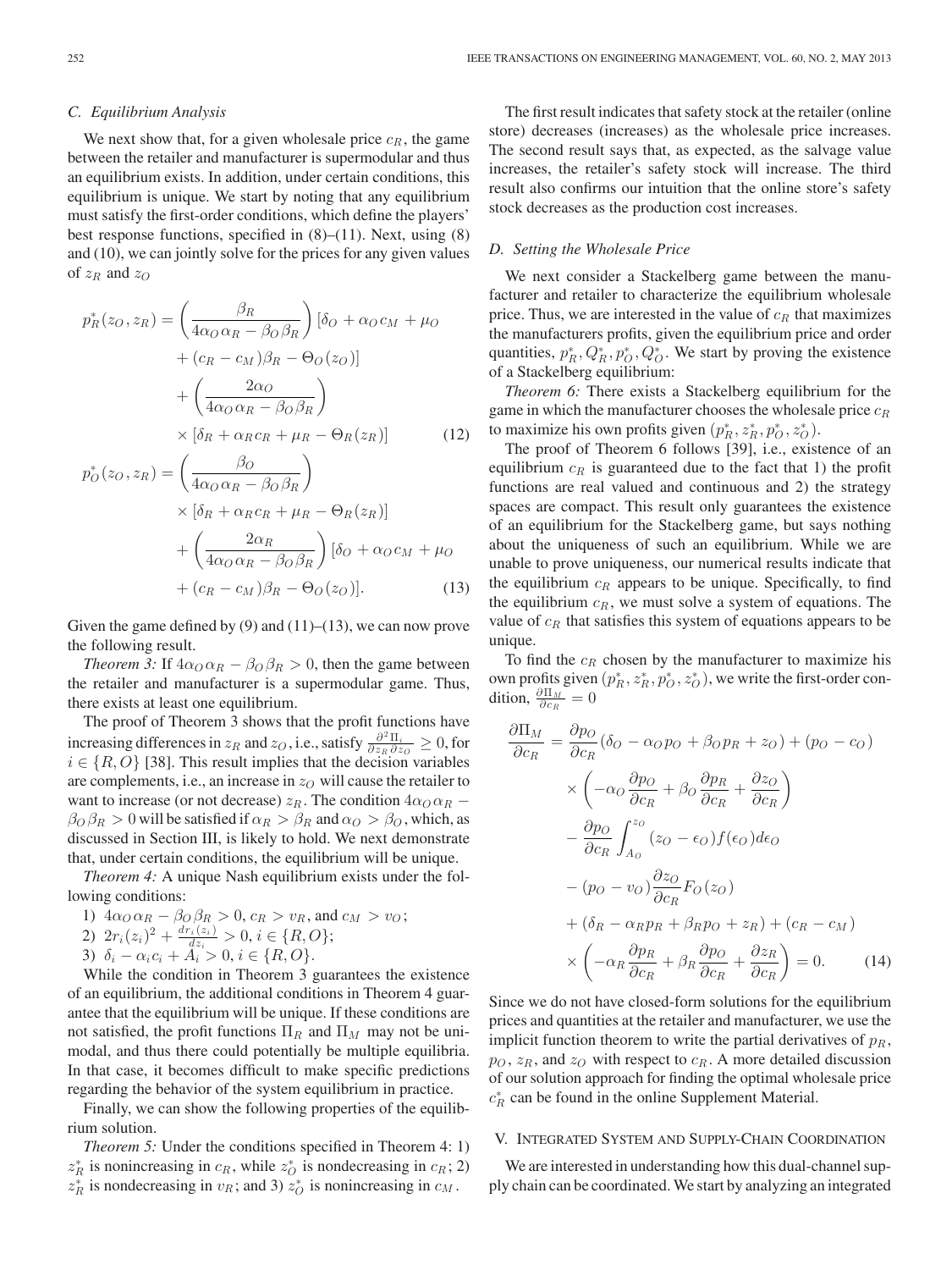system in which the manufacturer owns both the retailer and the online channel. We then propose two contracting schemes to achieve coordination.

#### *A. Integrated System*

We consider an integrated system under the assumption that the manufacturer owns both the retailer and the online store. Prior to observing demand, the manufacturer chooses the production quantities and prices for each location. Demand is then observed and any excess demand at each location is salvaged. The total system profit,  $\Pi_S^I(p_O, p_R, Q_O, Q_R)$ , for the integrated system can be written as

$$
\Pi_S^I = E(-c_M Q_M + p_O \min[D_O, Q_O] + p_R \min[D_R, Q_R]
$$
  
+  $v_R \max[Q_R - D_R, 0] + v_O \max[Q_O - D_O, 0])$   
=  $(p_R - c_M)(\delta_R - \alpha_R p_R + \beta_R p_O + z_R) - (p_R - v_R)$   
 $\times \int_{A_R}^{z_R} (z_R - \epsilon_R) f_R(\epsilon_R) d\epsilon_R$   
+  $(p_O - c_M)(\delta_O - \alpha_O p_O + \beta_O p_R + z_O) - (p_O - v_O)$   
 $\times \int_{A_O}^{z_O} (z_O - \epsilon_O) f_O(\epsilon_O) d\epsilon_O.$  (15)

In the following, we characterize the optimal solution of the integrated system.

*Theorem 7:* If the following conditions are met, the expected profit for the integrated system is unimodal (quasi-concave) and the optimal prices  $(p_R^I \text{ and } p_O^I)$  and order quantities  $(Q_R^I \text{)}$ and  $Q_O^I$ ) can be found as the unique solution to the first-order conditions:

1)  $4\alpha_R \alpha_O - (\beta_R + \beta_O)^2 > 0;$ 

2) 
$$
c_M > v_i, i = R, O;
$$

3) 
$$
2r_i(z_i)^2 + \frac{dr_i(z_i)}{z_i} > 0, i = R, O;
$$

4)  $\delta_i - \alpha_i c_M + A_i > 0, i = R, O.$ 

To understand the first condition, consider the case in which  $\beta_R = \beta_O = \beta$ . In this case, the first condition in the theorem will hold if  $\alpha_R > \beta$  and  $\alpha_Q > \beta$ , i.e., if each channel's demand is more sensitive to its own price than to the other channel's price. Conditions 3 and 4 of the theorem are analogous to the conditions for unimodality required in Sections IV-A and IV-B.

Theorem 7 indicates that the integrated systems has a unique optimal solution. As shown in the proof of the theorem, the optimal prices for the integrated system, given  $z_R$  and  $z_O$ , are

$$
p_R^I(z_R, z_O) = \left(\frac{\beta_R + \beta_O}{4\alpha_R\alpha_O - (\beta_R + \beta_O)^2}\right)
$$
  

$$
\times {\delta_O + (\alpha_O - \beta_R)c_M + \mu_O - \Theta_O(z_O)}
$$
  

$$
+ \left(\frac{2\alpha_O}{4\alpha_R\alpha_O - (\beta_R + \beta_O)^2}\right)
$$
  

$$
\times {\delta_R + (\alpha_R - \beta_O)c_M + \mu_r - \Theta_R(z_R)}
$$
  

$$
p_O^I(z_R, z_O) = \left(\frac{2\alpha_R}{4\alpha_R\alpha_O - (\beta_R + \beta_O)^2}\right)
$$
  

$$
\times {\delta_O + (\alpha_O - \beta_R)c_M + \mu_O - \Theta_O(z_O)}
$$

+ 
$$
\left(\frac{\beta_R + \beta_O}{4\alpha_R\alpha_O - (\beta_R + \beta_O)^2}\right)
$$
  
×  $\{\delta_R + (\alpha_R - \beta_O)c_M + \mu_r - \Theta_R(z_R)\}.$ 

It is difficult to analytically compare the  $p_R^I$  and  $p_Q^I$ . However, our numerical study indicates that whether or not  $p_R^I > p_O^I$  will depend on the parameters of the model.

Finally, we compare the optimal solution for the integrated system with the Nash equilibrium solution for the decentralized system. As discussed in detail in Section VI-B, our numerical results indicate that  $p_R^* > p_R^I$ ,  $p_O^* > p_O^I$ ,  $z_R^* < z_R^I$ , and  $z_O^* > z_O^I$ . The results for the prices match the deterministic model results, as given in Theorem 2. These differences can be attributed to the inefficiencies caused by both horizontal price competition and vertical double marginalization. Therefore, we next investigate two methods for achieving supply-chain coordination.

# *B. Coordination Using a Modified Revenue-Sharing Contract*

Having analyzed the equilibrium behavior for the dualchannel model and having characterized the optimal system behavior for the integrated system, we now investigate a contracting scheme that will enable supply-chain coordination. Specifically, we consider a modified revenue-sharing contract in which the retailer shares a fixed portion of her revenue with the manufacturer. Under this contract, defined by the parameters  $(p_R^I, p_O^I, \phi)$ , the manufacturer imposes a minimum retail price  $p_R^I$  on the retailer, i.e., the retailer may choose to price at any level  $p_R \geq p_R^I$ , and the manufacturer sets his own online price at  $p_O^I$  . Then, at the start of the selling season, the retailer chooses her order quantity  $Q_R$  for which the manufacturer charges the unit wholesale price  $c_R = \phi c_M$ . Then, at the end of the selling season, the retailer keeps a fraction  $\phi$  of her revenue and gives a fraction  $(1 - \phi)$  of her revenue to the manufacturer. We call this contract a *minimum retail-price-constrained revenue-sharing contract*.

The minimum retail price constraint is commonly observed in practice. Lynette [40] studied 203 resale price maintenance cases and found that approximately 80% of the cases involved a minimum resale price requirement specified by the manufacturers to reduce price competition among the retailers. In the bicycle industry, some suppliers have been known to enforce minimum pricing, although not overtly [41]. In the automotive industry, car manufacturers have a long history of specifying a "manufacturer suggested retail price." They are now considering efforts to enforce the minimum retail price [42]. In the video game industry, Nintendo has been known to occasionally institute minimum price requirements [43]. Similar minimum price requirements are common for electronic goods, software, books, and pharmaceuticals.<sup>1</sup>

Minimum retail price constraint makes intuitive sense in a dual-channel supply chain in which the manufacturer distributes products through a traditional retailer and a manufacturer-owned online store. In such a system, the manufacturer will likely be

<sup>1&</sup>quot;Century-Old Ban Lifted on Minimum Retail Pricing," by S. Labaton, *New York Times*, 06/29/2007 and "Justices Hear Arguments About Pacts on Pricing," by L. Greenhouse, *New York Times*, 06/27/2007.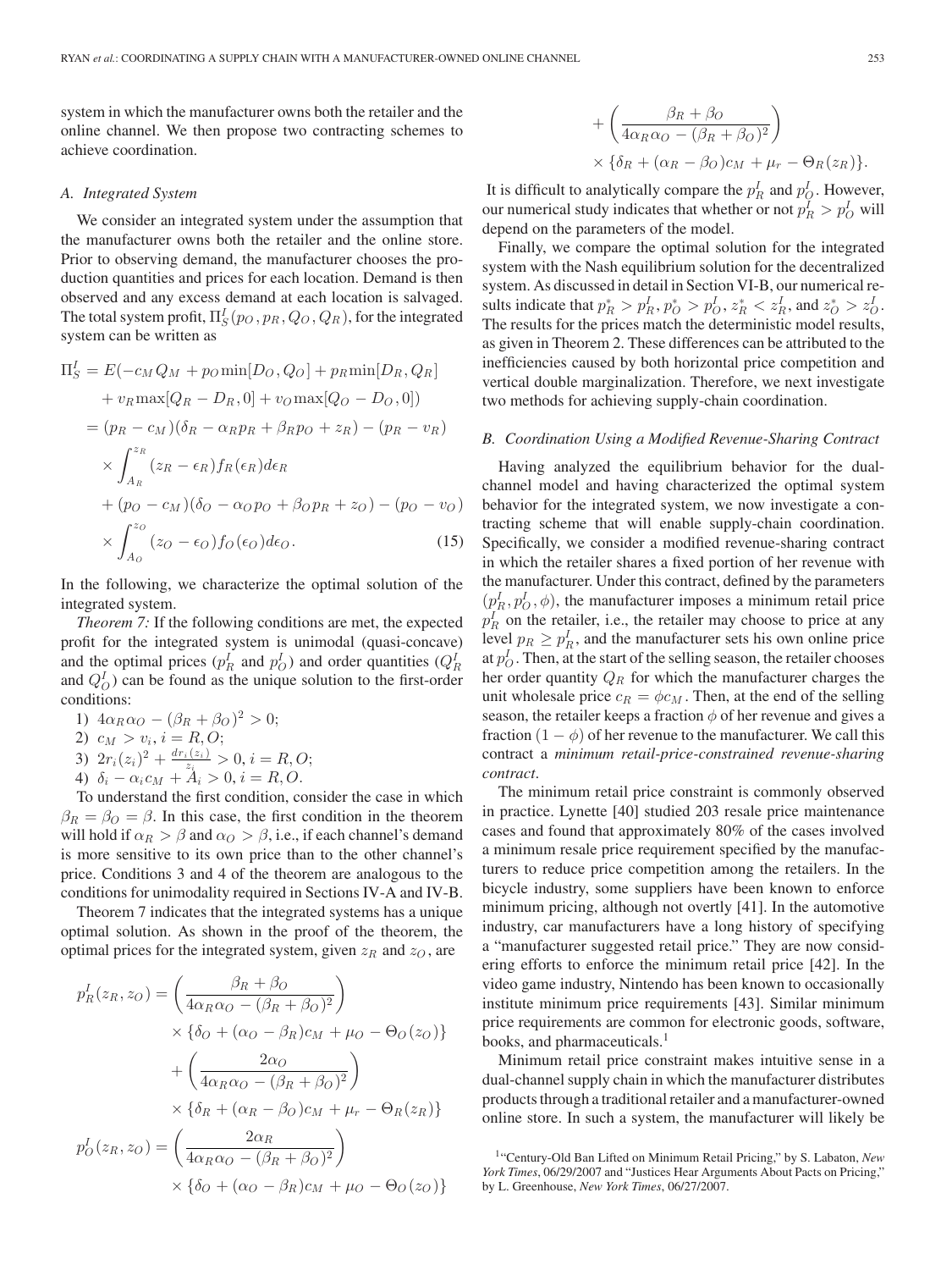interested in ensuring that the retailer does not undercut his price or, going even further, he may be interested in maintaining price discrimination, i.e., ensuring that the retail price is strictly greater than the online price. Our numerical study results indicate that the minimum price-constrained revenue-sharing contract enables this sort of price discrimination for cases in which the retail channel has a larger market than the online channel, i.e., when  $\delta_R \geq \delta_O$ .

To analyze this contract, we first show that, when the manufacturer imposes a minimum retail price, the retailer will always choose to price at exactly this minimum level.

*Theorem 8:* Under the revenue-sharing contract defined by  $(p_R^I, p_O^I, \phi)$ , where  $p_R^I$  is the minimum retail price imposed by the manufacturer, the retailer will always choose to price at  $p_R^I$ .

To understand this result, note that if the retailer operated under a revenue-sharing contract with no constraint on her price, given that the online channel prices at  $p_O^I$ , her optimal price would be less than  $p_R^I$ . Since her profit is unimodal in price, under the minimum price contract, the retailer would choose to set her price equal to the minimum level,  $p_R^I$ . We also note that this result does not require any assumptions regarding the size of  $p_R^I$  relative to  $p_O^I$ , i.e., we do not require  $p_R^I > p_O^I$ . Finally, this result coincides with what is generally observed in practice, i.e., when manufacturers impose a minimum retail price on their retailers, the retailers generally choose to set their price at exactly that minimum level [44].

We can now demonstrate that a revenue-sharing contract of the form described previously can coordinate the supply chain. We first define the following notation: let  $\Pi_R^*$  ( $\Pi_M^*$ ) denote the retailer's (manufacturer's) optimal expected profit without the revenue-sharing contract, when  $c_R = c_R^*$ , the optimal wholesale price for the decentralized dual-channel model, and let  $\Pi^I_R\,(\Pi^I_M)$ denote the retailer's (manufacturer's) expected profit if both parties use the optimal solution for the integrated system, when  $c_R = c_M$ .

*Theorem 9:* When  $c_R = \phi c_M$ , the revenue-sharing contract defined by  $(p_R^I, p_O^I, \phi)$  coordinates the dual-channel model. If  $\phi \in \left[\frac{\Pi_R^*}{\Pi_R^I}, \frac{\Pi_R^I + \Pi_M^I - \Pi_M^*}{\Pi_R^I}\right]$ , the contract will be Paretoimproving.

As shown in the proof of Theorem 9, the Pareto-improving region for  $\phi$  is always nonempty, i.e., there always exists some value of  $\phi$  that makes both parties better-off.

Next, we note that, depending on the relationships among  $\Pi_R^*, \Pi_R^I, \Pi_M^*,$  and  $\Pi_M^I$ , the parameter  $\phi$  may be larger than 1, as discussed in the following.

1) When  $\Pi_R^I \leq \Pi_R^*$ , a feasible  $\phi$  will always be greater than or equal to 1. In this case, the integrated system provides no benefit to the retailer over the decentralized system. Therefore, in order to motivate the retailer to participate, the manufacturer must share some of the benefits he obtains from the integrated system with the retailer. Thus, the revenue-sharing contract is similar in concept to a rebate contract, in which the retailer pays a wholesale price larger than  $c_M$  and then claims some refund for each item sold.

- 2) When  $\Pi_R^I > \Pi_R^*$  and  $\Pi_M^I > \Pi_M^*$ , a feasible  $\phi$  may be greater than 1, depending on the negotiating power of each party, e.g., when the retailer has more negotiating power, we would expect her to extract more of the system profits and thus  $\phi$  may exceed 1.
- 3) When  $\Pi_R^I > \Pi_R^*$  and  $\Pi_M^I \leq \Pi_M^*$ , a feasible  $\phi$  will always be less than or equal to 1, as in a traditional revenuesharing contract. In this case, the integrated system provides no benefit to the manufacturer over the decentralized system. Therefore, in order to motivate the manufacturer to participate, the retailer must share some of the benefits she obtains from the integrated system with the manufacturer.

While the value of  $\phi$  may theoretically be greater than 1, in our numerical results, as described in Section VI, the Paretoimproving region for  $\phi$  ranged from 15% to 51%.

*1) Implementation and Legal Considerations:* The minimum price-constrained revenue-sharing contract proposed here is different from what is known as a "minimum resale price maintenance contract." In *Dr. Miles Medical Co. v. John D. Park and Sons* (1911), the Supreme Court found that minimum resale price maintenance contracts violate the Sherman Antitrust Act [45]. However, that ruling has been a source of debate (see [46] and [47]). In a June 2007 ruling, the Supreme Court overturned *Dr. Miles*, concluding that vertical price restraints are not illegal across the board, but must be judged on an individual basis. The ruling came in the case *Leegin Creative Leather Products*, <sup>2</sup> a manufacturer of fashion accessories, who wanted to target customers willing to pay a higher price for extra service. The company instituted a policy that required retailers to adhere to a minimum price and refused to sell to the retailer who filed suit because that retailer sold goods at prices below the manufacturer's minimum price.

Thus, in a minimum resale price maintenance contract, the manufacturer refuses to sell products to a retailer if the retailer does not accept and execute the minimum retail price. Our proposed contract is different because the retailer is given two options: 1) she could buy from the manufacturer under the existing wholesale price contract or 2) she may participate in the price-constrained revenue-sharing contract. In order to increase his profits, the manufacturer seeks to motivate the retailer to choose option 2). Therefore, the manufacturer designs the revenue-sharing contract in a manner that is beneficial to the retailer, i.e., so that the profits earned by the retailer under 2) are at least as high as under 1).

Finally, since the prices charged by both channels under the minimum price-constrained revenue-sharing contract are equal to the optimal prices for the integrated system, these prices will likely be less than those charged without the contract, i.e.,  $p_R^I < p_R^*$  and  $p_O^I < p_O^*$ . Thus, consumers are likely to be better off under the proposed contract. This fact may be a compelling argument for the courts to consider when evaluating the legality of price maintenance contracts.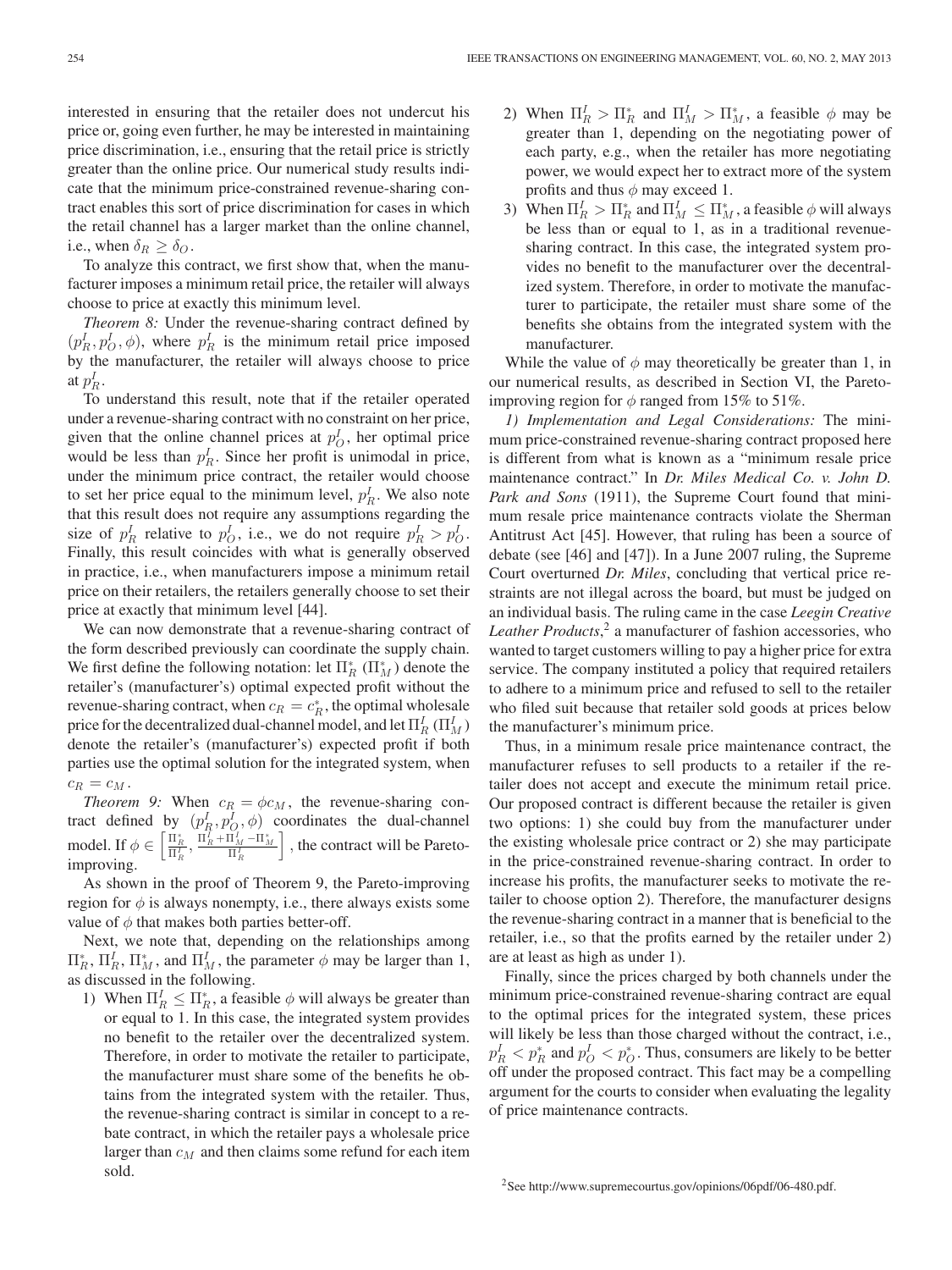#### *C. GL Sharing Contract*

In this section, we propose a GL sharing contract to coordinate the dual-channel model. In a GL sharing contract, the upstream player (manufacturer) shares the gain or loss incurred by the downstream player (retailer). Such GL contracts are commonly observed in the insurance, banking, and third-party logistics industries [5], [33], [48], [49].

We assume that the manufacturer offers a GL sharing contract  $(W_L, W_G, T)$  to the retailer. The parameter T is the retailer's expected optimal profit without the contract, which can be thought of as the retailer's target profit. At the beginning of the selling season, the manufacturer sends the quantity  $Q_R^I$  to the retailer at the wholesale price  $c_R^*$ , as specified in Section IV-D, and asks the retailer to sell the product at the price  $p_R^I$ . The online store stocks the quantity  $Q_O^I$  and sells at price  $p_O^I$ . At the end of the selling season, if the retailer's realized profit is less than T, then the manufacturer pays the retailer  $W_L$  times the difference between the retailer's realized profit and T. Otherwise, the retailer pays the manufacturer  $W_G$  times the difference between the retailer's realized profit and  $T$ . Notice that, as with the minimum price-constrained revenue-sharing contract, the issue arises of whether such a contract is legal, given that the manufacturer attempts to dictate the selling price to the retailer. To avoid this problem, we take an approach similar to that of [51] to implement the price constraint without "forcing" the retailers to participate. Specifically, we assume that the manufacturer offers a menu, with two options, to the retailer upfront. In the first option, the retailer orders  $Q_R^I$  at a wholesale price  $c_{R_2}^*$  as specified in Section IV-D, and sets retail price equal to  $p_R^I$ . At the end of the selling season, the manufacturer shares the retailer's gain or loss according to the GL sharing contract. In the second option, the retailer can order any order quantity at the wholesale price  $c_R^*$  and set any retail price. No GL sharing is offered in this option. As we will demonstrate in the following, the retailer will earn more profits under the GL contract than without it. Thus, the retailer will voluntarily choose to participate in the GL sharing contract.

We next specify some additional notation.  $\Pi_R^*$  is the retailer's optimal expected profit without the contract,  $\Pi_R$  is the retailer's expected profit under the contract, and  $\Pi_R^I$  is the retailer's expected profit if both parties use the optimal solutions for the integrated system. The manufacturer's profits,  $\Pi_M^*$ ,  $\Pi_M$ , and  $\Pi_M^I$ , are defined analogously. Also, note that  $T = \Pi_R^*$ .

*Theorem 10:* A GL sharing contract  $(W_L, W_G, T)$  coordinates the decentralized dual-channel model. If  $\Pi_R^I > T$ , then  $W_G > W_L$ . Otherwise,  $W_L > W_G$ .

Thus, a GL sharing contract will always coordinate the system. In the proof of the theorem, we indicate how to determine values for the contract parameters  $W_L$  and  $W_G$  that will ensure that the contract is Pareto-improving, i.e., that both the retailer and manufacturer will benefit from participating in the contract. The relative size of these gain and loss parameters  $W_G$  and  $W_L$  will depend on the specific problem parameters. If, in expectation, the retailer does better under the integrated system than in the dual-channel system with no contract, i.e., if  $\Pi_R^I > T = \Pi_R^*$ , then the percentage of the retailer's gain that

will be shared with the manufacturer  $W_G$ , in those instances in which the retailer does better under the contract, will be larger than the percentage of the retailer's loss that would be paid to the retailer by the manufacturer  $W_L$  in those instances in which the retailer does worse under the contract.

# *D. Comparison of Coordinating Contracts*

We have presented two contracts, the minimum priceconstrained revenue-sharing contract and the GL sharing contract, that can coordinate the dual-channel model. In addition, both contracts are completely flexible in dividing system profits between the players. Depending on the negotiation power of each party, under either contract, the manufacturer's profit can range from  $\Pi_M^*$  (i.e., the manufacturer gets no gain from coordination) to  $\Pi_M^I + \Pi_R^I - \Pi_R^*$  (i.e., the manufacturer takes all of the gain from coordination). Similarly, the retailer's profit can range from  $\Pi_R^*$  to  $\Pi_M^I + \Pi_R^I - \Pi_M^*$ . One difference between the two contracts is the wholesale price. Under the revenuesharing contract, the wholesale price is linearly increasing with the fraction  $\phi$  of revenue that is kept by the retailer. Under the GL sharing contract, the wholesale price is fixed at  $c_R^*$ , the optimal wholesale price in the dual-channel model. The wholesale price can have a significant impact on a retailer if his cash is limited prior to the start of the selling season. Therefore, the revenue-sharing contract could be more attractive to the retailer than the GL sharing contract if the wholesale price is lower than  $c_R^*$ .

# VI. NUMERICAL STUDY AND OBSERVATIONS

In this section, we conduct a series of numerical analyses to investigate the sensitivity of the equilibrium solution for the dual-channel model to various key parameters, as well as to compare the performance of the dual-channel model to that of the integrated system. Since we do not have closed-form solutions, we find the equilibrium solutions by solving the problems numerically. After reviewing the existing literature on channel coordination and demand substitution with a linear demand model (e.g., [8], [9], and [50]), we created a set of test problems by varying the key parameters, i.e., the firm's own-price sensitivity ( $\alpha_i \in \{30, 40, 50, 60, 70, 80\}$ ), the firm's competitor-price sensitivity ( $\beta_i \in \{0, 3, 6, 9, 12, 15\}$ ), and the unit salvage value ( $v_i \in \{0.1, 0.3, 0.5, 0.7, 0.9\}$ ). For the random component of demand  $\epsilon_i$ , we tested uniform distributions on [0,  $B_i$ ] for  $B_i \in \{50, 100, 150, 200, 250, 300\}$ . The production cost  $(c_M)$  is normalized at 1, while the base market demand  $(\delta_i)$  is fixed at 2000.

#### *A. Analysis of Dual-Channel Model Equilibrium*

We first discuss the behavior of the equilibrium prices, safety stocks, and profits. We note that the behavior of the equilibrium is similar across all uniform distributions tested, although the magnitude of the profits will differ [see Fig. 1(a)]. While we discuss our general results, we have chosen to graphically display only selected results.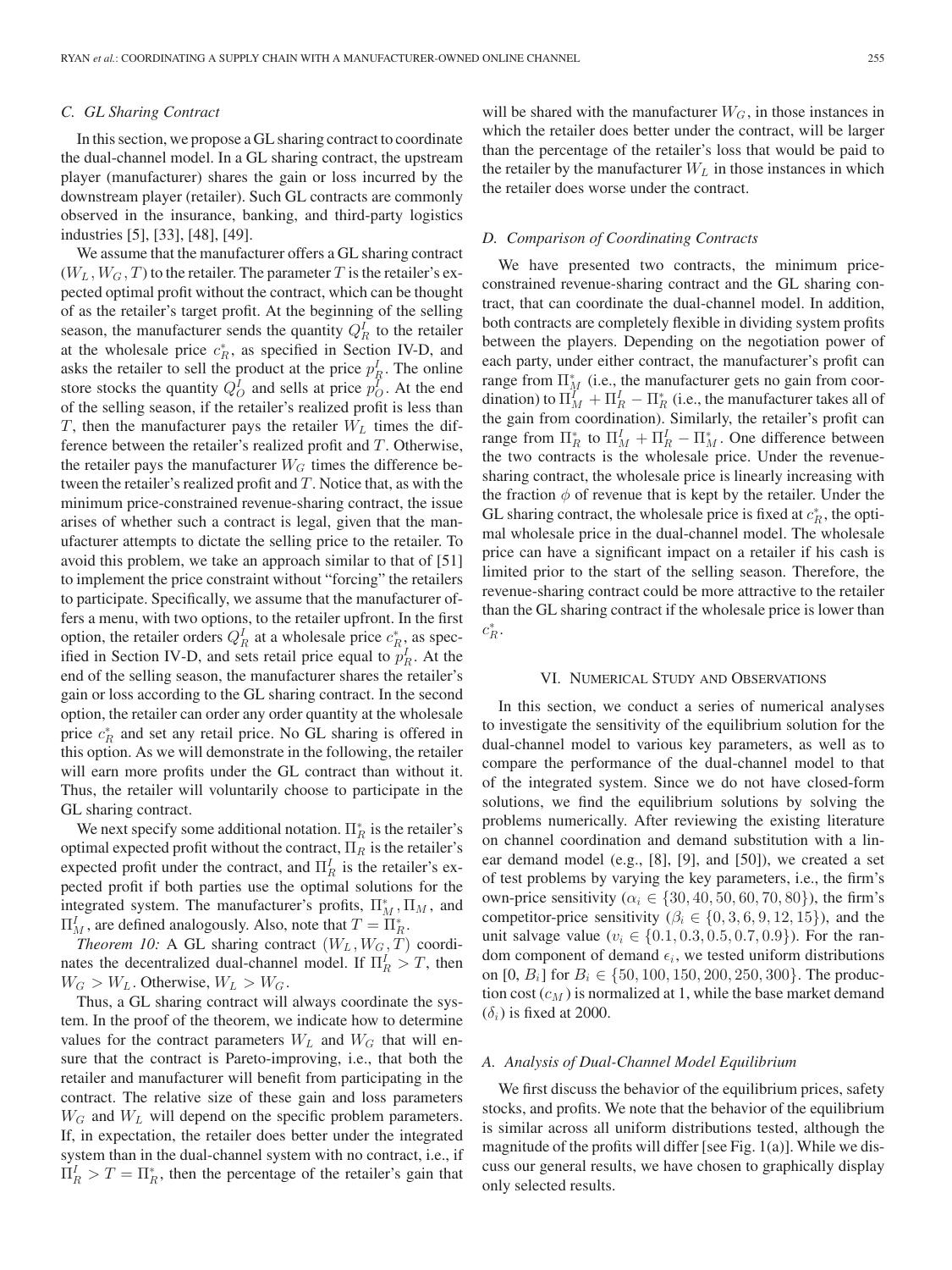

Fig. 1. Graphical illustration of equilibrium behavior. (a) Retailer's profits. (b) Manufacturer's wholesale price.



Fig. 2. Sensitivity analysis on dual-channel model. (a) Manufacturer's profit. (b) Retailer's profit.

- 1) *Wholesale price:* As shown in Fig. 1(b), the manufacturer's optimal wholesale price decreases as the firm's own-price sensitivity increases. However, when demand is very sensitive to the competitor's price, the manufacturer will set a higher wholesale price. Interestingly, the manufacturer lowers the wholesale price as the salvage value increases.
- 2) *Safety stock:* As the savage value increases, the safety stock levels increase, as expected. Higher competitor-price sensitivity results in higher safety stock for the online channel but lower safety stock for the retailer. Interestingly, while higher own-price sensitivity reduces the safety stock for the online channel, it increases the safety stock for the retailer.
- 3) *Profits:* As depicted in Fig. 2, both channels' optimal profits behave as expected, and as predicted by the analysis of the deterministic model in Theorem 1. Specifically, as one firm's own-price sensitivity increases, its profits decrease. However, the effect of a firm's competitor-price sensitivity is exactly the opposite. Finally, as in a typical newsvendor model, a higher salvage value results in higher profits [refer to Fig.  $2(b)$ ].
- 4) *Prices:* The impact of these parameters on the optimal prices is identical to that for the optimal profits, and is as predicted by the analysis of the deterministic model in Theorem 1, i.e., firm i's price is decreasing in its ownprice sensitivity and increasing in the competitor-price sensitivity. Also, a higher salvage value leads to higher prices. In addition, as noted previously, we found that

the online price was always less than the retail price. More specifically, for our parameter values, we found that  $p_O^*/p_R^* \in [70\%, 90\%].$ 

Our numerical results provide managerial insights into recent developments in manufacturer-owned online channels. Since the manufacturer is the leader of the Stackelberg game, he optimally chooses the wholesale price to extract the retailer's profits. As a result, although we consider only symmetric channels, we observe that the manufacturer's profits are significantly higher, i.e., about seven times (on average) larger, than the retailer's profits.

#### *B. Performance of Supply-Chain Coordination*

One key question to be addressed in this research is the degree to which the proposed coordination contracts can improve the system's profits. To answer this question, we compare the dualchannel model with the integrated system for the 1080 problem settings tested. As expected, the system profits for the integrated system are higher than for the dual-channel model for every problem instance. The average percentage increase in profits under the integrated system is 12.44%, ranging from 6.29% to 14.95%. Note that these increases can be interpreted as the value of supply-chain coordination.

Further investigation reveals that the value of coordination increases with the own-price sensitivity and decreases with the competitor-price sensitivity [see Fig. 3(b)]. These results can be understood if we consider the behavior of total system profits in the dual-channel model, as illustrated in Fig. 3(a). Specifically,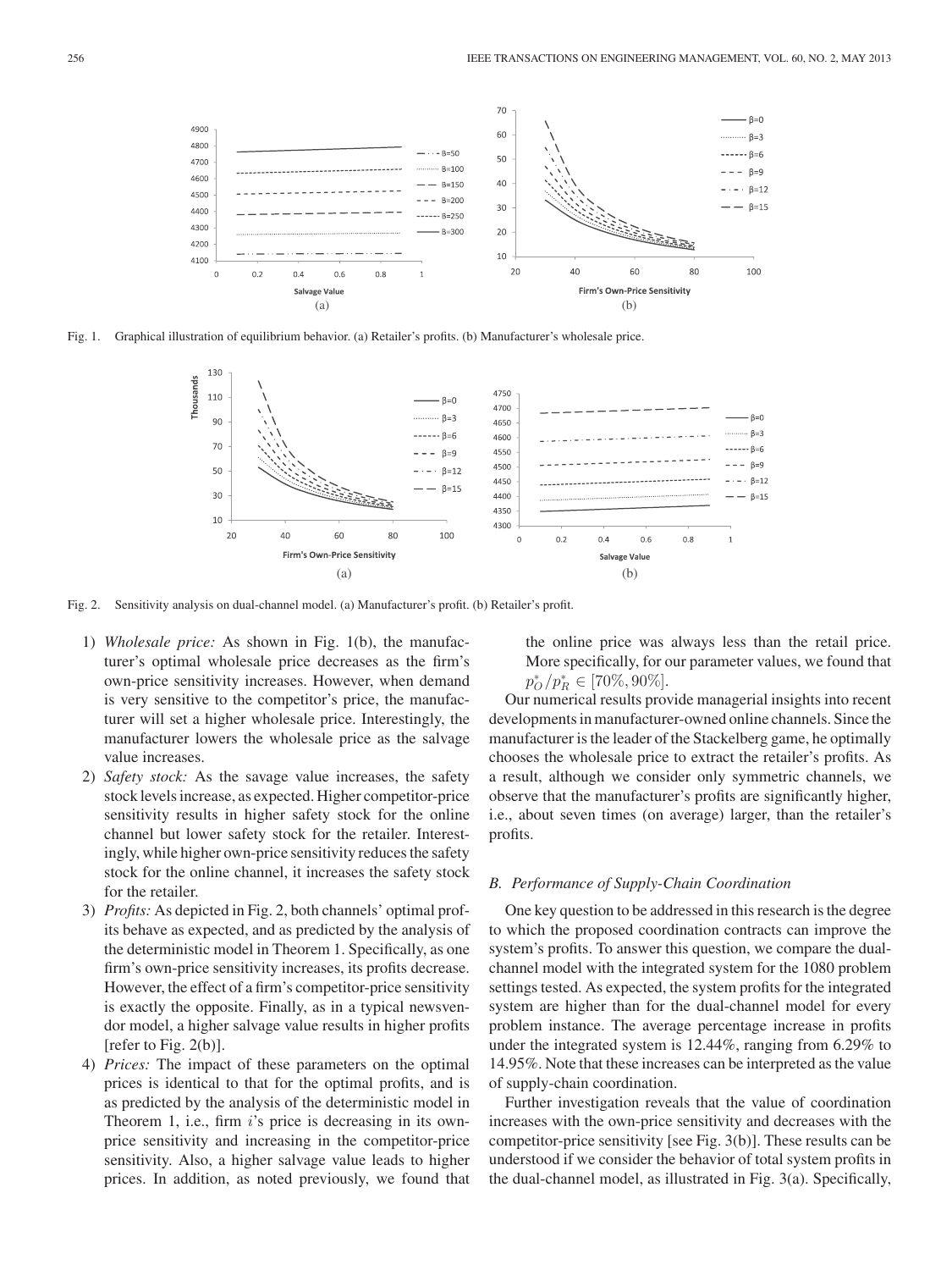

Fig. 3. Performance of coordination contract. (a) Total profits in dual-channel model. (b) Percentage increase in total profits with coordination.

as consumers become more sensitive to a firm's own price, the total system profits in the dual-channel model decrease. Therefore, there will be more room to improve performance through supply-chain coordination. In contrast, as the competitor-price sensitivity increases, and thus the two channels are viewed as closer *substitutes*, the total system profits in the dual-channel model increases and there is less room for improvement through coordination. In summary, we conclude that coordination is most critical for products which are highly price sensitive and for systems in which the online and traditional retail channels are not viewed as close substitutes, i.e., when consumers have strong preferences for one type of channel versus the other.

In addition, as predicted by the analysis of the deterministic model in Theorem 2, both the manufacturer and retailer set lower prices in the integrated system. On average,  $p_R(p_O)$  decreases by 26.52% (1.94%), ranging from 15.68% to 32.04% (0% to 5.05%), respectively. In the integrated system, the retailer can reduce her price significantly because the manufacturer does not exercise the Stackelberg leader's power, i.e., he does not set a high wholesale price to extract the retailer's profits. The manufacturer can then also reduce the price for the online channel. As a result of the decreased prices, the total system demand increases. The average percentage increase in expected demand in the integrated system is 28.20%, ranging from 14.10% to 33.18%. Finally, although the safety stock at the retailer  $z_R$  is always higher for the integrated system than for the decentralized model, the safety stock at the online store  $z<sub>O</sub>$  is always slightly lower in the integrated system. However, the total order quantity ( $Q_M = Q_R + Q_O$ ) in the integrated system increases by 31.21% on average, ranging from 19.73% to 35.88%.

The key to these results is the inefficiency caused by horizontal price competition and vertical double marginalization. While the online channel only suffers from horizontal price competition, the retailer incurs inefficiency from both horizontal price competition and vertical double marginalization. While horizontal competition will by itself tend to lower the retail price, implying  $p_R^* < p_R^I$ , vertical double marginalization will tend to increase the price, implying  $p_R^* > p_R^I$ . Thus, whether  $p_R^*$  is greater than or less than  $p_R^I$  depends on the balance between the vertical and horizontal competition effects. We find that the vertical double marginalization effect dominates, i.e.,  $p_R^* > p_R^I$ . This higher price at the retailer enables the online channel to also charge a higher price, i.e.,  $p_O^* > p_O^I$ . Next, we consider the

safety stocks. Since the price for the online store is higher than the system optimal price, i.e.,  $p_O^* > p_O^I$ , the newsvendor critical ratio is higher, and the safety stock held at the online store will be higher than the system optimal level, i.e.,  $z_0^* > z_0^I$ . For the retailer,  $p_R^* > p_R^I$  will not necessarily imply that  $z_R^* > z_R^I$ because the effect of vertical double marginalization leads to lower safety stock at the retailer. From our numerical results, we find that the latter effect dominates, i.e., the retailer holds less safety stock than system optimal level, i.e.,  $z_R^* < z_R^I$ .

#### VII. MANAGERIAL IMPLICATIONS

We conclude by discussing the key managerial implications of this research. We have considered a dual-channel supply chain in which a manufacturer sells a product to end-users through both a traditional retail channel and a manufacturer-owned direct online channel. We consider this problem in a newsvendor setting, in which products are sold for a single selling season. Thus, our research is particularly relevant in the apparel, publishing, and electronics industries. The issue of competition in a dual-channel setting is of increasing relevance in these industries. Adding a direct online channel has become quite popular in these industries due to the low barriers to entry, i.e., it is relatively easy for manufacturers to add a direct online channel due to recent development in information technology, and the low setup costs for online stores. The authors in [2] and [5] provide several examples of manufacturers from the apparel and electronics industries who participate in such dual-channel systems.

Given the increased popularity of manufacturer-owned online channels of distribution, it is important to understand the impact of this additional channel on the competitive environment. Our research considers this impact from the perspective of the manufacturer, the retailer, and the consumer. Specifically, we have demonstrated that adding a manufacturer-owned online channel can create supply chain conflicts and that ignoring the impact of the direct channel can reduce the retailer's profit significantly. Specifically, since the manufacturer is the leader of the Stackelberg game, he will attempt to set the wholesale price to extract all of the retailer's profits. As a result, in a supply chain consisting of a traditional retail channel and a manufacturer-owned online channel, we would expect the manufacturer's profits to be significantly higher than the retailer's profits. This is precisely what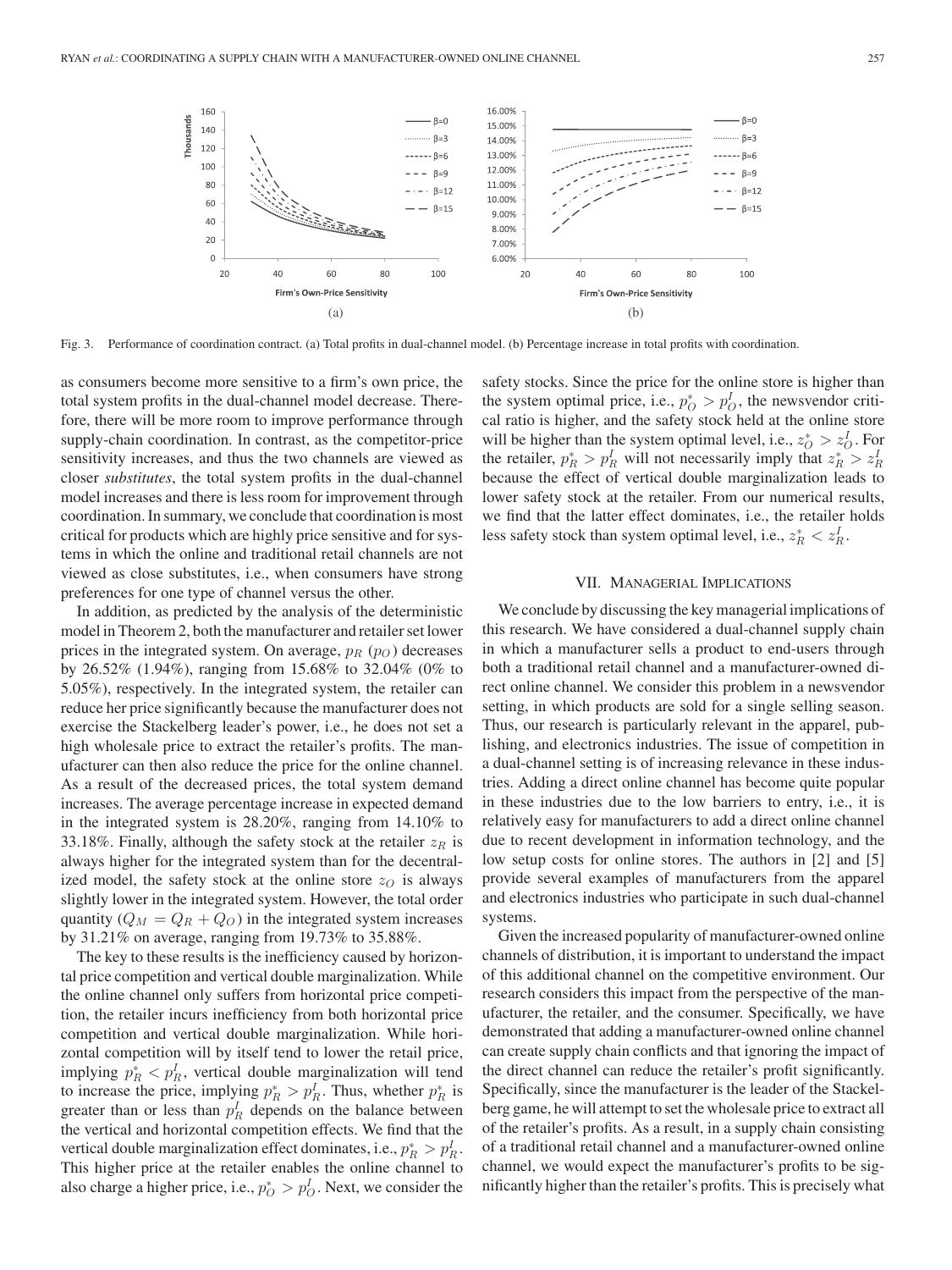we observe through our numerical analysis (the manufacturer's profits are seven times higher, on average, than the retailer's).

In order to address the supply chain conflict created by the addition of a manufacturer-owned online channel, we have proposed two coordinating contracts. As discussed in [5] and [6], the use of supply contracts to improve supply-chain performance is relatively common in the apparel and electronics industries. By implementing the coordinating contracts proposed in this paper, the supply chain can restore its efficiency. In addition, our proposed contracts can arbitrarily divide the optimal system profits, allowing the profit allocation between the manufacturer and retailer to depend on the negotiating power of each party. Our numerical results demonstrate the value of the proposed contracts, indicating that coordination can lead to a 6–15% increase in total system profits. Our analysis also provides insights into when coordination has the most value. We find that coordination is most beneficial when 1) the products are highly price sensitive and 2) the two channels of distribution are not viewed as close substitutes, i.e., where consumers have clear preferences for one channel versus the other.

Our research also allows us to consider how the channel conflict created by the entrance of a manufacturer-owned online channel, in addition to a traditional retail channel, impacts the consumer. The results presented in this paper indicate that a decentralized dual-channel supply chain will have higher prices on both channels, and a lower total stocking quantity, than will the coordinated system. Thus, coordination of the dual-channel system not only improves the profits for the retailer and manufacturer, but also makes the consumer better off.

#### VIII. CONCLUSION

Finally, we highlight some of our theoretical contributions to the extensive literature on supply chain management. We have presented a model formulation for a dual-channel supply chain that has a mixture of simultaneous (Nash) and Stackelberg game features, in a stochastic model setting with both price and order quantity as decision variables for each channel. We believe that we are the first to study the problem of coordination in a dual-channel supply chain in which an independent retailer and a manufacturer-owned direct online channel engage in price competition. Our model setting allows us to reflect 1) the horizontal competition between the retailer and the manufacturer-owned online store; and 2) the manufacturer's power as the Stackelberg leader, setting the wholesale price. For this complex model setting, we have demonstrated the existence of a unique equilibrium and provided insights into the behavior of that equilibrium. To investigate the inefficiency of the dual-channel system, we have considered the performance of an integrated system, in which the supply chain is controlled by a single decision-maker (the manufacturer). Finally, we have proposed two supply chain contracts (modified revenue-sharing and GL sharing contracts) that enable supply-chain coordination. We have shown that such contracts can coordinate the supply chain and that they can significantly improve the system profits.

#### ACKNOWLEDGMENT

The authors thank the departmental editor (Professor Srinivas Talluri) and two referees for their contribution in improving the clarity and quality of this paper. Author names are listed alphabetically and all authors contributed equally.

#### **REFERENCES**

- [1] W. K. Chiang, D. Chhajed, and J. D. Hess, "Direct marketing, indirect profits: A strategic analysis of dual-channel supply-chain design," *Manage. Sci.*, vol. 49, pp. 1–20, 2003.
- [2] A. Tsay and N. Agrawal, "Channel conflict and coordination in the ecommerce age," *Prod. Oper. Manage.*, vol. 13, no. 1, pp. 93–110, 2004.
- [3] T. Boyaci, "Competitive stocking and coordination in a multiple-channel distribution system," *IIE Trans.*, vol. 37, pp. 407–427, 2005.
- [4] K. Cattani, W. Gilland, S. Heese, and J. M. Swaminathan, "Boiling frogs: Pricing strategy for a manufacturer adding a direct channel that competes with the traditional channel," *Prod. Oper. Manage.*, vol. 15, no. 1, pp. 40– 57, 2006.
- [5] C. X. Wang and S. Webster, "Channel coordination for a supply chain with a risk-neutral manufacturer and a loss-averse retailer," *Decision Sci.*, vol. 38, no. 3, pp. 361–389, 2007.
- [6] B. Liu, J. Chen, S. Liu, and R. Zhang, "Supply-chain coordination with combined contract for a short-life-cycle product," *IEEE Trans. Syst., Man, Cybern., Syst., Humans*, vol. 36, no. 1, pp. 53–61, Jan. 2006.
- [7] A. Tsay and N. Agrawal, "Channel dynamics under price and service competition," *Manuf. Service Oper. Manage.*, vol. 2, no. 4, pp. 372–391, 2000.
- [8] T. Boyaci and S. Ray, "Product differentiation and capacity cost interaction in time and price sensitive markets," *Manuf. Service Oper. Manage.*, vol. 5, no. 1, pp. 18–36, 2003.
- [9] X. Zhao, "Coordinating a supply chain system with retailers under both price and inventory competition," *Prod. Oper. Manage.*, vol. 17, no. 4, pp. 523–542, 2008.
- [10] S. A. Lippman and K. F. McCardle, "The competitive newsboy," *Oper. Res.*, vol. 45, pp. 54–65, 1997.
- [11] S. Netessine and N. Rudi, "Centralized and competitive inventory models with demand substitution," *Oper. Res.*, vol. 51, pp. 329–335, 2003.
- [12] G. van Ryzin and S. Mahajan, "On the relationship between inventory cost and variety benefits in retail assortments," *Manage. Sci.*, vol. 45, pp. 1496–1509, 1999.
- [13] J. Bryant, "Competitive equilibrium with price setting firms and stochastic demand," *Int. Econ. Rev.*, vol. 21, pp. 619–626, 1980.
- [14] F. Bernstein and A. Federgruen, "Decentralized supply chains with competing retailers under demand uncertainty," *Manage. Sci.*, vol. 51, no. 1, pp. 18–29, 2005.
- [15] X. Zhao and D. R. Atkins, "Newsvendors under simultaneous price and inventory competition," *Manuf. Service Oper. Manage.*, vol. 10, no. 3, pp. 539–546, 2008.
- [16] A. Dumrongsiri, M. Fan, A. Jain, and K. Moinzadeh, "A supply chain model with direct and retail channels," *Eur. J. Oper. Res.*, vol. 187, no. 3, pp. 691–718, 2008.
- [17]  $\overline{D}$ . Bell, Y. Wang, and V. Padmanabhan, "An explanation for partial forward integration: Why manufacturers become marketers," The Wharton School, University of Pennsylvania, Philadelphia, 2003, Working Paper.
- [18] Q. Geng and S. Mallik, "Inventory competition and allocation in a multichannel distribution system," *Eur. J. Oper. Res.*, vol. 182, no. 2, pp. 704– 729, 2007.
- [19] T. Hendershott and J. Zhang, "A model of direct and intermediated sales," *J. Econ. Manage. Strategy*, vol. 15, no. 2, pp. 279–316, 2006.
- [20] B. Pasternack, "Optimal pricing and returns policies for perishable commodities," *Marketing Sci.*, vol. 4, no. 2, pp. 166–176, 1985.
- [21] G. Cachon and M. Lariviere, "Supply chain coordination with revenue sharing: Strengths and limitations," *Manage. Sci.*, vol. 51, no. 1, pp. 30– 44, 2005.
- [22] D. Barnes-Schuster, Y. Bassok, and R. Anupindi, "Coordination and flexibility in supply contracts with options," *Manuf. Service Oper. Manage.*, vol. 4, no. 3, pp. 171–207, 2002.
- [23] A. Tsay, "Quantity-flexibility contract and supplier-customer incentives," *Manage. Sci.*, vol. 45, no. 10, pp. 1339–1358, 1999.
- [24] T. Taylor, "Supply chain coordination under channel rebates with sales effort effects," *Manage. Sci.*, vol. 48, no. 8, pp. 992–1007, 2002.